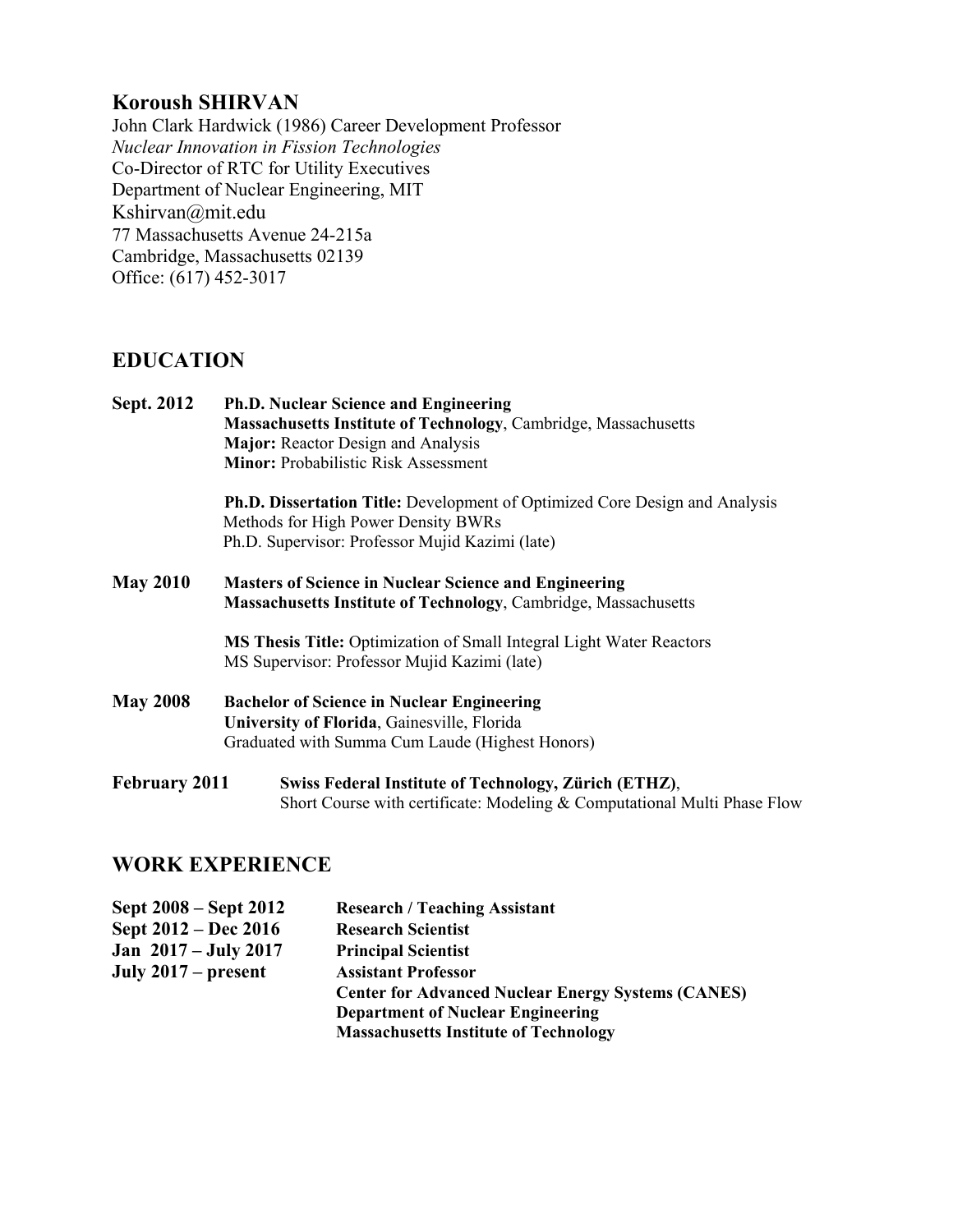### **Research Activities**

Research work primarily includes modeling and simulation (M&S) informed experimentation and advanced data analytics and their applications for advanced reactor technology. Specific recent research/education responsibilities include:

- Present: Supervise 10 PhD, 4 Masters, 5 Post-Docs and a visiting PhD student.
- $\geq 2020$ -Present: PI of nuclear thermal propulsion fuel accelerated testing funded by NASA.
- > 2020-Present: PI of high fidelity analysis and uncertainty quantification of the transformational challenge reactor concepts funded by DOE NEUP.
- $\geq$  2020-Present: PI of compact steam generator development for advanced reactor applications, by focusing on two-phase flow dynamics in small diameter channels funded by DOE NEUP.
- > 2020-Present: Co-PI of ARPA-E GEMINA grants to lower the operation and maintenance of advanced reactor through use of digital twining and rethinking the lifetime of structures and components.
- $\geq 2020$ -Present: PI of development of economic tool for small modular reactor cost and uncertainty assessment (LWRs) funded by Fortum.
- $\geq 2019$ -Present: PI of development of reinforcement learning code package for core design optimization (PWRs and BWRs) funded by Exelon.
- $\geq$  2019-Present: Co-PI of development of fiber optics sensors for advanced reactors, focusing on implications for fast MSRs funded by ARPA-E and led by NETL.
- $\geq 2018$ -Present: PI of optimization of EDF Small Modular Reactor focusing on improving Economics, Safety and deployment.
- 2018-Present: PI of ATF-FLEX NEUP focused on combining ATF and FLEX technologies to improve plant coping time.
- $\geq 2018$ -Present: Co-PI of impact of equipment based seismic isolation on advanced reactor economics funded by ARPA-E and led by University of Buffalo.
- 2015-2019: Executive Director of Accident Tolerant Fuel Integrated Research Project Responsible for project organization involving multiple universities and industry partners. Technical lead on both experimental and simulation effort at MIT related to coated Zircaloy cladding with Chromium and Moly/FeCrAl and fuel with additives/dopants. Simulation work is focused on development of ATF material models and their validation in TRACE and MOOSE/BISON tools.
- $\geq$  2015-Present: Principal Investigator of Fuel-in-Fiber Concept (SBIR subcontract) Responsible for project on use of additive manufacturing technique to produce high purity SiC fibers and allow online fuel deposition to produce more compact TRISO-type fuel. Work involves investigating SiC fibers corrosion performance in autoclave and characterize their mechanical behavior to inform M&S models to design an optimum new fuel concept.
- 2012-Present: Reduced Moderated Boiling Water Reactor Safety Assessment (DOE NEUP, HITACHI-GE Nuclear) – Responsible for code development capability for system level safety and stability assessment and fuel performance of MOX fuel.
- 2012-Present: SiC clad for LWRs (CTP, Lockheed Martin, Westinghouse, General Atomics, Plasma Pros) – Responsible for the R&D of the ceramic matrix composite SiC cladding and coated composite cladding.
- 2015-16: PI of Uranium Nitride fuel performance for AP1000 (ExxonMobil)
- 2015-16: PI of Thorium-Plutonium fuel performance (Lockheed-Martin).
- $\geq 2013-2020$ : Chair of MIT CASL (simulation hub) Education activities Responsible for development of fuel performance education material with MOOSE/BISON and coorganizer of a two week CASL school covering multi-physics simulation topics.
- $\triangleright$  Co-instructor of design, nuclear safety and nuclear systems class.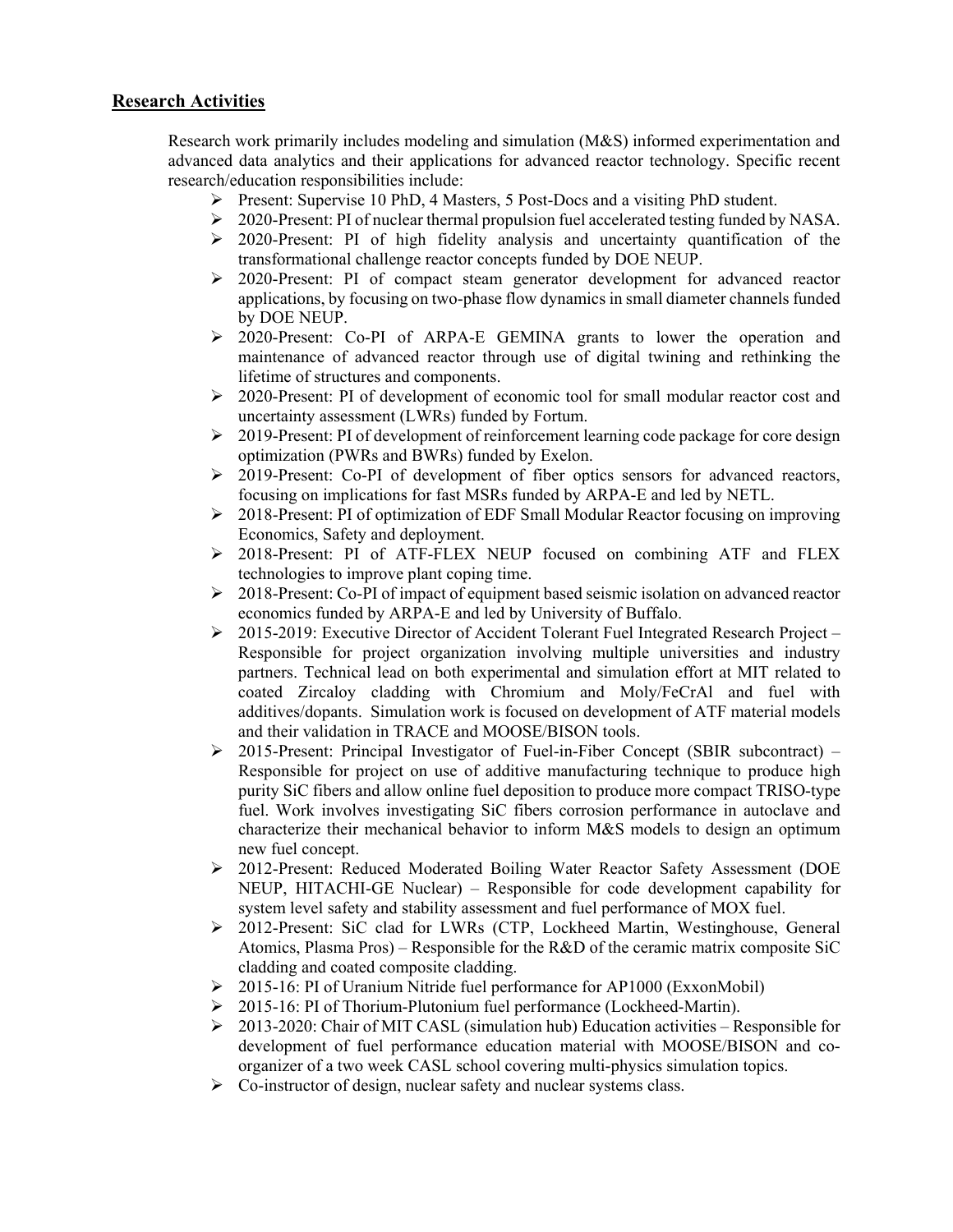- $\triangleright$  Development of reactor system and perform safety analysis for nuclear reactors including BWRs, PWRs, Small Modular Reactors, Sodium and Lead Bismuth Fast Reactors and Light Water Breeders.
- $\triangleright$  Performing both Validation through experimentation and Verification through high fidelity simulation in areas of thermal hydraulics and fuel performance.
- $\triangleright$  Development of methodology for design of Light Water Reactor (LWR) cores using coupled multi-physics analysis.
- $\triangleright$  Power cycle optimization including Rankine and Supercritical CO<sub>2</sub> cycles
- Development of single and two-phase CFD and empirical models for performance analysis of nuclear fuels and safety systems.
- $\triangleright$  Development of methods for BWR two-phase stability in both frequency/ time domains.
- $\triangleright$  Technology selection of nuclear reactor concepts for different energy applications.

#### **May 2007 – August 2008 Core Design Intern Southern Nuclear Company** Birmingham, Alabama

*PWR Core Analysis, Summer 2008*

• Worked extensively on PWR Pellet Clad Interaction risk assessment and created new methodologies to analyze fuel performance during power changes.

*Plant Vogtle Core Analysis, Summer 2007*

• Created a new core design methodology used by industry to reduce CRUD deposition on fuel rods through utilization of neutronics, thermal hydraulics and plant chemistry assessment tools.

### **Teaching Experience**

### *Teaching Instructor*

 **Fall 14/Spring 18-20** MIT Nuclear Engineering 22.06: Engineering of Nuclear Systems **Fall 15/17** MIT Nuclear Engineering 22.033: Undergraduate Design (co-Instructor) **Spring 2016** MIT Mechanical Engineering 2.006: Fluids/Heat transfer (Recitation Ins.) **Fall 2017/19** MIT Nuclear Engineering 22.39: Nuclear Reactor Design and Safety

#### *Instructor of several professional courses on nuclear technology for executives*

## **SKILLS/EXPERIENCE**

### - **Computer and Computational**

- CANES Manager of Computer Software Repository and Cluster Systems
- Proficient in Fortran language and familiar with Python, C++, C#, Xml, JAVA, Visual Basic, Maple, Matlab, MOOSE, Goldsim, GNU, CMake, HDF5, git
- Expert User of major Nuclear Engineering modeling, analysis and licensing codes including:
	- **Radiation Transport:** ANC, CASMO, SIMULATE, S3K, MCNP5/X, SERPENT, SCALE, PARTISN, DRAGON, ROSA, MPACT, PARCS
	- **Thermal Hydraulics/CFD:** RETRAN, RELAP, TRACE, VIPRE, COBRA, MAAP, MELCOR, TRANSAT, FLUENT, CFX, STARCCM+, ASPEN
	- **Structural Materials and Nuclear Fuel**: ABAQUS, BOA, FRAPCON, FRAPTRAN, MOOSE, BISON, FALCON, SOLID WORKS, ADINA

### - **Experimental**

• Design and conduct experiments with high temperature/pressure/voltage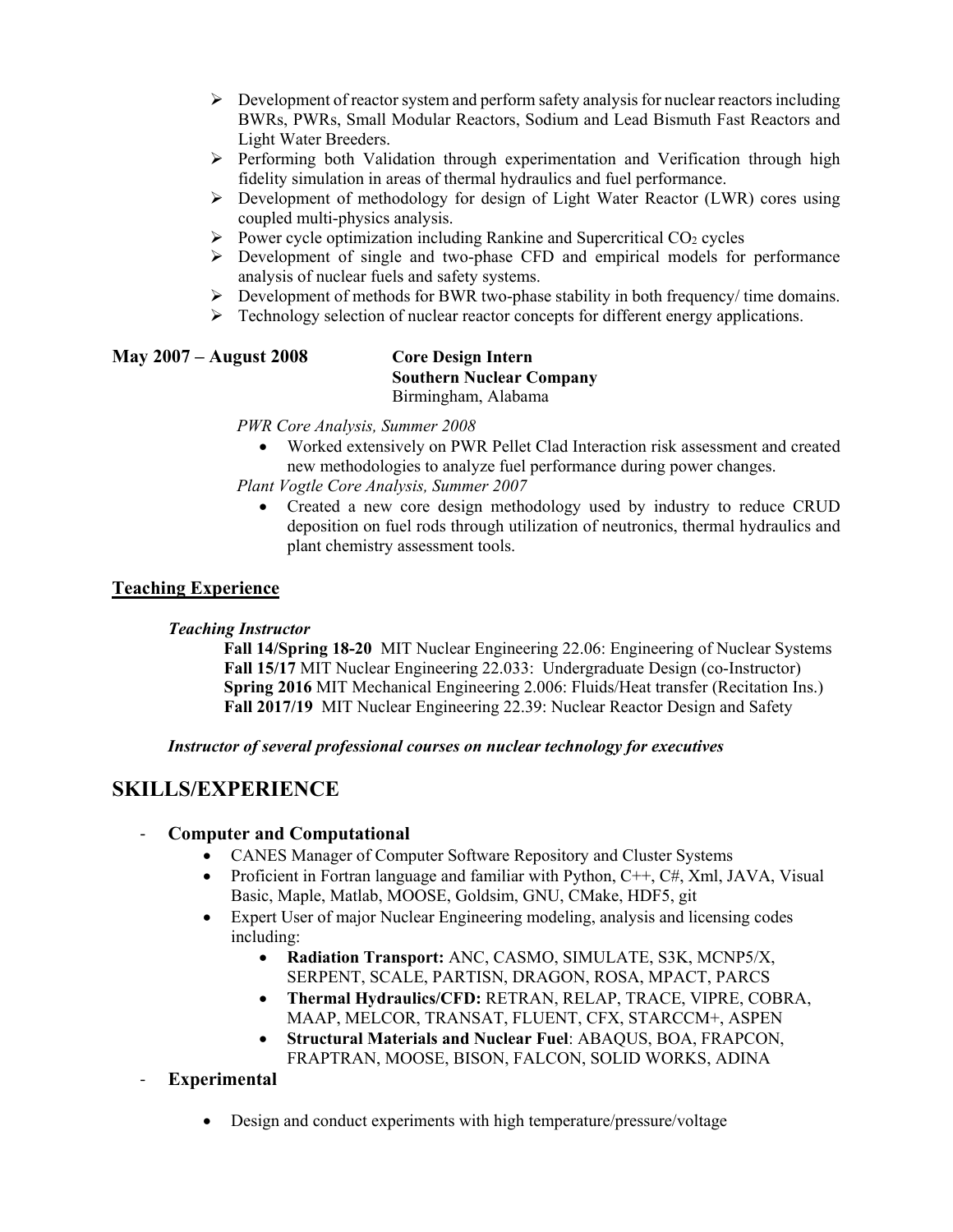• Materials characterization using Scanning Electron Microscopy (SEM), Focused Ion Beam (FIB) milling, energy-dispersive X-ray spectroscopy (EDX)

# **PROFESSIONAL ACTIVITIES**

| PHYSOR Fuel Management Track Leader                                                 | 2022         |
|-------------------------------------------------------------------------------------|--------------|
| NAC's Nuclear Fuel Manufacturing Oversight Certificate                              | 2021         |
| Probabilistic Safety Assessment Technical Program Committee                         | 2021         |
| American Nuclear Society Annual Meeting Asst. Tech. Prog. Chair                     | 2021         |
| American Nuclear Society Task Force on R&D Needs                                    | 2020-2021    |
| American Ceramic Society, Member                                                    | 2017-Present |
| American Society of Mechanical Engineers, Member                                    | 2017-Present |
| Co-Director of Reactor Technology Course (RTC) for Utility Executives               | 2016-Present |
| Consultant, Nuclear Technology and Fuels                                            | 2013-Present |
| Technical Thermal Hydraulic Track Leader for ICAPP Conference                       | 2013-Present |
| Chair of the MIT CASL Education Activity                                            | 2013-Present |
| Technical Program Committee for Nuclear Innovation Bootcamp                         | 2016-2018    |
| Director of Accident Tolerant Fuel (ATF) DOE Integrated Research Project            | 2015-2018    |
| Assistant Technical Program Chair for ICAPP Conference                              | 2018         |
| Organizer, Identifying Failure Modes of ATF Concepts Workshop                       | 2018         |
| American Society of Mechanical Engineers Member                                     | 2018-Present |
| Completed Multiphysics Model Validation Workshop                                    | 2017         |
| Organizer, Modeling and Simulation of Near Term ATF Workshop                        | 2017         |
| Technical Program Member, Int. Conf. on Advanced Ceramics & Composites              | 2015         |
| Technical Advanced Reactor Track Leader for ICAPP Conference                        | 2015         |
| Member, EPRI Gen-IV Reactor Group                                                   | 2015         |
| Completed Micro and Nanotechnologies in Medicine Workshop                           | 2014         |
| Tech. Prog. Com. member for Nuclear Fuels and Structural Materials Conf.            | 2014         |
| Technical Program Committee member and chair for TopFuel Conference                 | 2013         |
| Referee, major nuclear journals including NED, NT, Progress, Anals, JNM             | 2012-Present |
| Member, ANS Small and Medium Sized Reactor Committee                                | 2011-2012    |
| Co-Developers and Administrator of MIT NSE website in response to Fukushima-Daiichi |              |
| Accident (more than one million hits in the first 5 days)                           | 2011-2013    |
| Delegate and Presenter at the Global Conference on Energy (Ishigaki, Japan)         | 2010         |
| MIT International Energy Conference Organizer and Presenter                         | 2010-2015    |
| <b>American Nuclear Society Member</b>                                              | 2006-Present |

# **HONORS & AWARDS**

| Elite Nuclear Engineering Fellowship (Univ. of Florida)    | 2006-08      |  |
|------------------------------------------------------------|--------------|--|
| Alpha Nu Sigma Nuclear Honor Society                       | 2007-Present |  |
| TAU BETA PI Honor Society                                  | 2007-Present |  |
| Reinhold Rudenberg Memorial Award (MIT)                    | 2011         |  |
| Signature Fission Doctorate Seminar Selectee (MIT)         | 2012         |  |
| Outstanding Student Service Award (MIT)                    | 2012         |  |
| Outstanding Assistant Technical Program Chair - ICAPP      | 2018         |  |
| NRC Young Faculty Fellowship Award                         | 2018-2021    |  |
| Young Professional TH Research Competition – ANS           | 2018         |  |
| Best Paper – Nuclear Emerging Technologies for Space – ANS | 2021         |  |
|                                                            |              |  |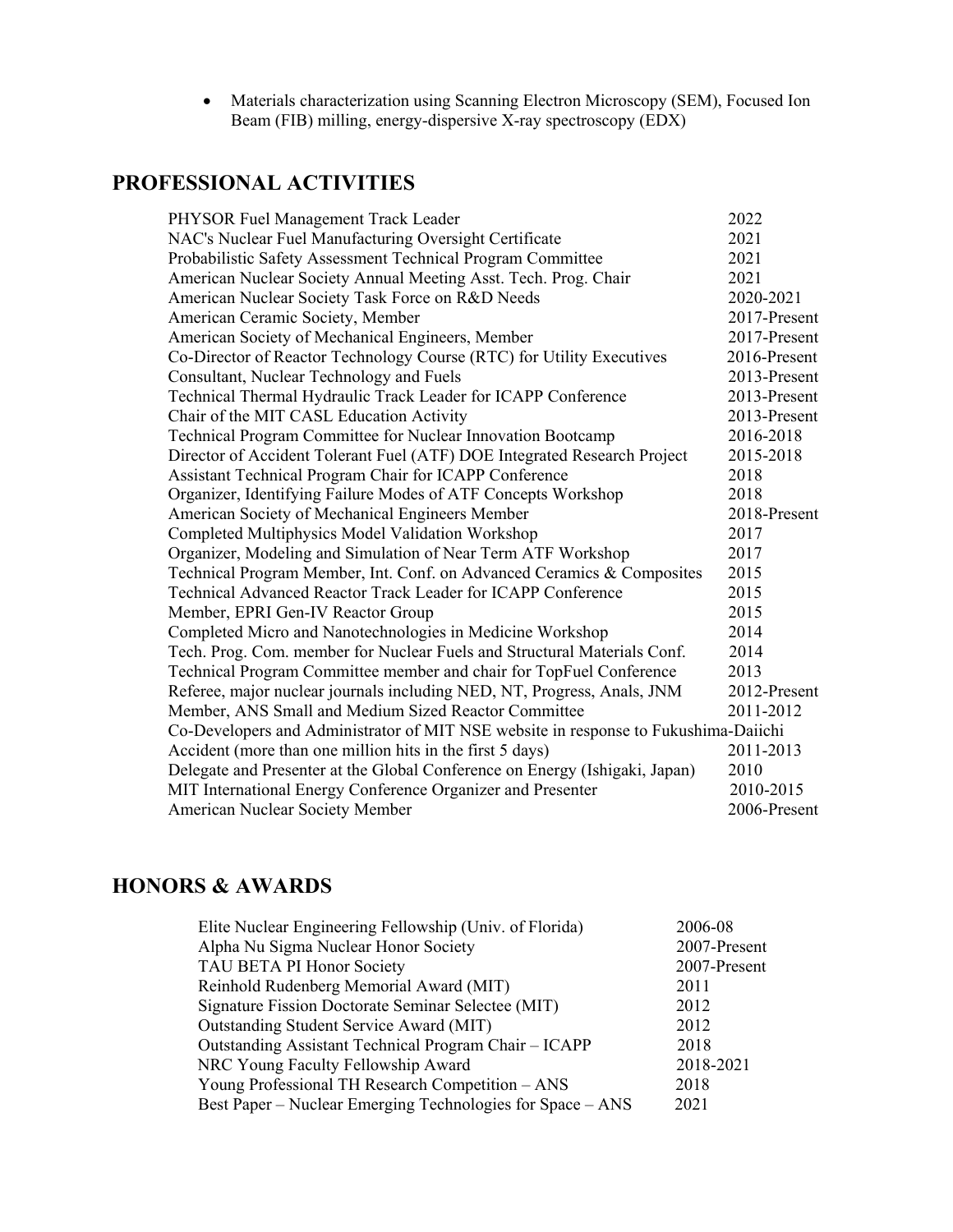# **PUBLICATIONS**

#### **Peer-Reviewed Journals/Conference Proceedings**

| <b>Focus Area</b>                                  | # Of Published Peer Reviewed Papers |
|----------------------------------------------------|-------------------------------------|
| Design and System Modeling                         | > 25                                |
| <b>Reactor Physics Modeling</b>                    | > 25                                |
| Thermal Hydraulic Testing/Modeling                 | >2.5                                |
| Structural Materials/Nuclear Fuel Testing/Modeling | >2.5                                |

#### *Peer-Reviewed Accepted/Published Journals:*

Bailly-Salins L., Borrel L., Jiang W., Spencer B.W., **Shirvan** K., Couet A., "Modeling of High-Temperature Corrosion of Zirconium Alloys Using the eXtended Finite Element Method (X-FEM)," Corrosion Science, Volume 189, 15 August 2021, 109603 <https://doi.org/10.1016/j.corsci.2021.109603>

Jin Y., **Shirvan** K., "Study of the Film Boiling Heat Transfer and Two-Phase Flow Interface Behavior Using Image Processing," International Journal of Heat and Mass Transfer, Accepted, May, 2021.

Sukjai Y., **Shirvan** K., "Fuel performance analysis of reduced moderated boiling water reactor for transuranic waste incineration," Progress in Nuclear Energy, Vol. 137, 103738, July 2021. <https://doi.org/10.1016/j.pnucene.2021.103738>

Hazan J., Gauthier A., Pouillier E., **Shirvan** K., "Semi-integral LOCA test of cold-spray chromium coated zircaloy-4 accident tolerant fuel cladding," Journal of Nuclear Materials, Vol. 550, 152940, July, 2021. https://doi.org/10.1016/j.jnucmat.2021.152940

Radaideh M., Forget B., Shirvan K., "Large-scale Design Optimisation of Boiling Water Reactor Bundles with Neuroevolution Annals of Nuclear Energy," Annals of Nuclear Energy, Available Online, April 2021.

Radaideh M., Shirvan K., "Rule-based reinforcement learning methodology to inform evolutionary algorithms for constrained optimization of engineering applications," Knowledge-Based Systems, Vol. 217, 106836, April 2021. <https://doi.org/10.1016/j.knosys.2021.106836>

A. Seshadri, B. Philips, A.J. Dave, S. Harrison, J. Pegna, K. **Shirvan**, "Hydrothermal corrosion of laser printed SiC fibers under extreme environment," Journal of Nuclear Materials, Vol.548, 2021, 152805. <https://doi.org/10.1016/j.jnucmat.2021.152805>

X. Zhao, R.K. Salko, K. **Shirvan**, "Improved departure from nucleate boiling prediction in rod bundles using a physics-informed machine learning-aided framework," Nuclear Engineering and Design, Vol. **374**, April 2021, 111084 <https://doi.org/10.1016/j.nucengdes.2021.111084>

He Y., **Shirvan** K., Wu, Y., Su, G. *"Preliminary prediction for survival time of fuel rod under critical heat flux,"* Annals of Nuclear Energy, Vol. 151, 107896, Feb. 2021. <https://doi.org/10.1016/j.anucene.2020.107896>

Li W. **Shirvan** K., "Multiphysics phase-field modeling of quasi-static cracking in urania ceramic nuclear fuel," Ceramics International, Vol. 47, Issue 1, P. 793-810, Jan. 2021 <https://doi.org/10.1016/j.ceramint.2020.08.191>

Jin Y., **Shirvan K.**, "Assessment of Coated Cladding Impact on Large-Break LOCA with TRACE-DAKOTA", Nuclear Engineering and Design, Accepted, Dec. 2020.

Che Y., Wu X., Pastore G., Li W., **Shirvan K.**, "Application of Kriging and Variational Bayesian Monte Carlo method for improved prediction of doped  $UO<sub>2</sub>$  fission gas release," Annals of Nuclear Energy, Vol. 153, April 2021. <https://doi.org/10.1016/j.anucene.2020.108046>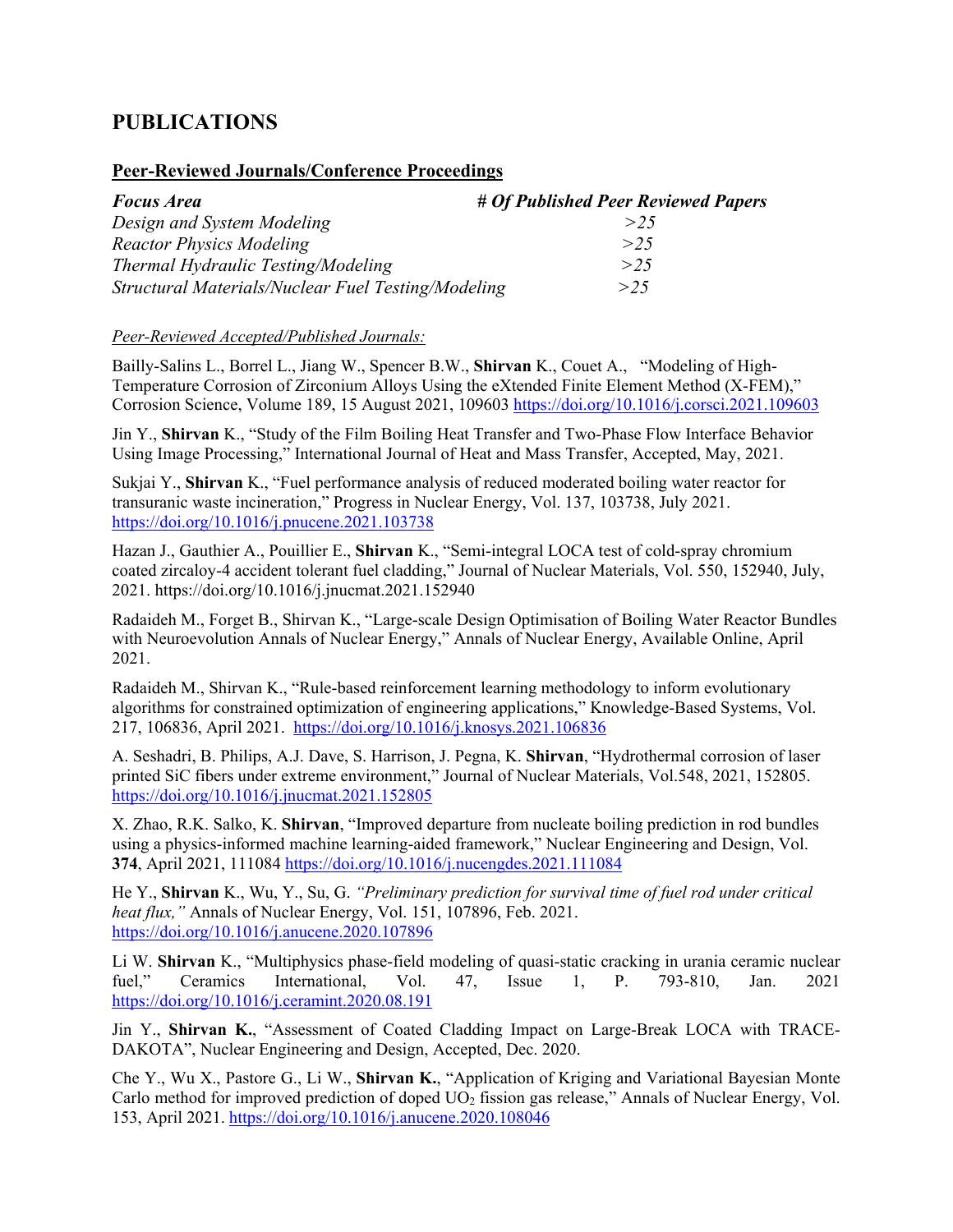Radaideh M., Wolverton I., Joseph J., Tusar J., Otgonbaatar U., Roy N., Forget B., **Shirvan K.**, "Physics-informed reinforcement learning optimization of nuclear assembly design," Nuclear Engineering and Design, 110966, Vol. 372, Feb 2021, 110966. <https://doi.org/10.1016/j.nucengdes.2020.110966>

Cooper MWD, G Pastore, Y Che, C Matthews, A Forslund, CR Stanek, **K Shirvan**, T Tverberg, KA Gamble, B Mays, DA Andersson, "Fission Gas Diffusion and Release for CrO-Doped UO: From the Atomic to the Engineering Scale," Journal of Nuclear Materials, in-Press 152590, Jan. 2021. https://doi.org/10.1016/j.jnucmat.2020.152590

Ryabikovskaya E., A. French, A. Gabriel, H. Kim, T. Wang. **K. Shirvan**, F. A. Garner, L. Shao, "Irradiation-induced swelling of pure chromium with 5 MeV Fe ions in the temperature range 450–650 °C," Journal of Nuclear Materials, Vol. 543, 152585, Jan. 2021. https://doi.org/10.1016/j.jnucmat.2020.152585

Li W., **Shirvan** K., "Implications of SiC irradiation creep and annealing to UN-SiC fuel rod behavior," Journal of Nuclear Materials, Vol. 542, 152479, Dec. 2020. https://doi.org/10.1016/j.jnucmat.2020.152479

Ma Z., **Shirvan** K., Wu Y., Su G., "A three-dimensional axial fuel relocation framework with discrete element method to support burnup extension," Journal of Nuclear Materials, Available Online, August 2020.

Jin Y., Wu X., **Shirvan** K., "System Code Evaluation of Near-term Accident Tolerant Claddings during Pressurized Water Reactor Station Blackout Accidents," Nuclear Engineering and Design, Available Online, August 2020.

Jin Y., Cheung FB., **Shirvan** K., Bajorek S.M., Tien K., Hoxie C.L., "Development of a New Spacer Grid Pressure Drop Model in Rod Bundle for the Post-Dryout Two-Phase Flow Regime during Reflood Transients," Nuclear Engineering and Design, Available Online, August 2020.

Jin Y., Cheung FB., **Shirvan** K., Bajorek S.M., Tien K., Hoxie C.L., "Numerical investigation of rod bundle thermal–hydraulic behavior during reflood transients using COBRA-TF," Annals of Nuclear Energy, Vol. 148, 107708, Dec. 2020.

Seshadri A., Forrest E.C., **Shirvan** K., "Why ionizing radiation enhances surface wettability," Applied Surface Science, Vol. 514, 145935, June 2020.<https://doi.org/10.1016/j.apsusc.2020.145935>

Li W., **Shirvan** K., Pegna J., Harrison S., "Innovative accident tolerant fuel concept enabled through direct manufacturing technology," Applied Energy, Vol. 264, 114742 April 2020. https://doi.org/10.1016/j.apenergy.2020.114742

White P., **Shirvan** K., "Impact of technology hazards and regulatory methods on commercial fusion development," IEEE Transactions on Plasma Science, Special Issue, Available Online. 10.1109/TPS.2020.2975183

Silva R. B., **Shirvan** K., Cruz J.J., Marques R.P., Marques A.L.F., Piqueira J.R.C., "Advanced method for neutronics and system code coupling RELAP, PARCS, and MATLAB for instrumentation and control assessment," Annals of Nuclear Energy, October 2019. https://doi.org/10.1016/j.anucene.2019.107098

**Shirvan** K., "Implications of accident tolerant fuels on thermal-hydraulic research" Nuclear Engineering and Design, Vol 358, March 2020. https://doi.org/10.1016/j.nucengdes.2019.110432

Zhao X., **Shirvan** K., Salko R., "On the prediction of critical heat flux using a physics-informed machine learning-aided framework" Applied Thermal Engineering, Vol 164, 5, Available Online Oct 2019.

Li W., **Shirvan** K., "Finite Element Analysis of the SiC/SiC Composite Clad Deformation in the Presence of Spacer Grids," Annals of Nuclear Energy, Available Online Oct 2019.

Wu X. **Shirvan** K., *"System code evaluation of near-term accident tolerant claddings during boiling water reactor short-term and long-term station blackout accidents,"* Nuclear Engineering and Design, Available Online Oct 2019.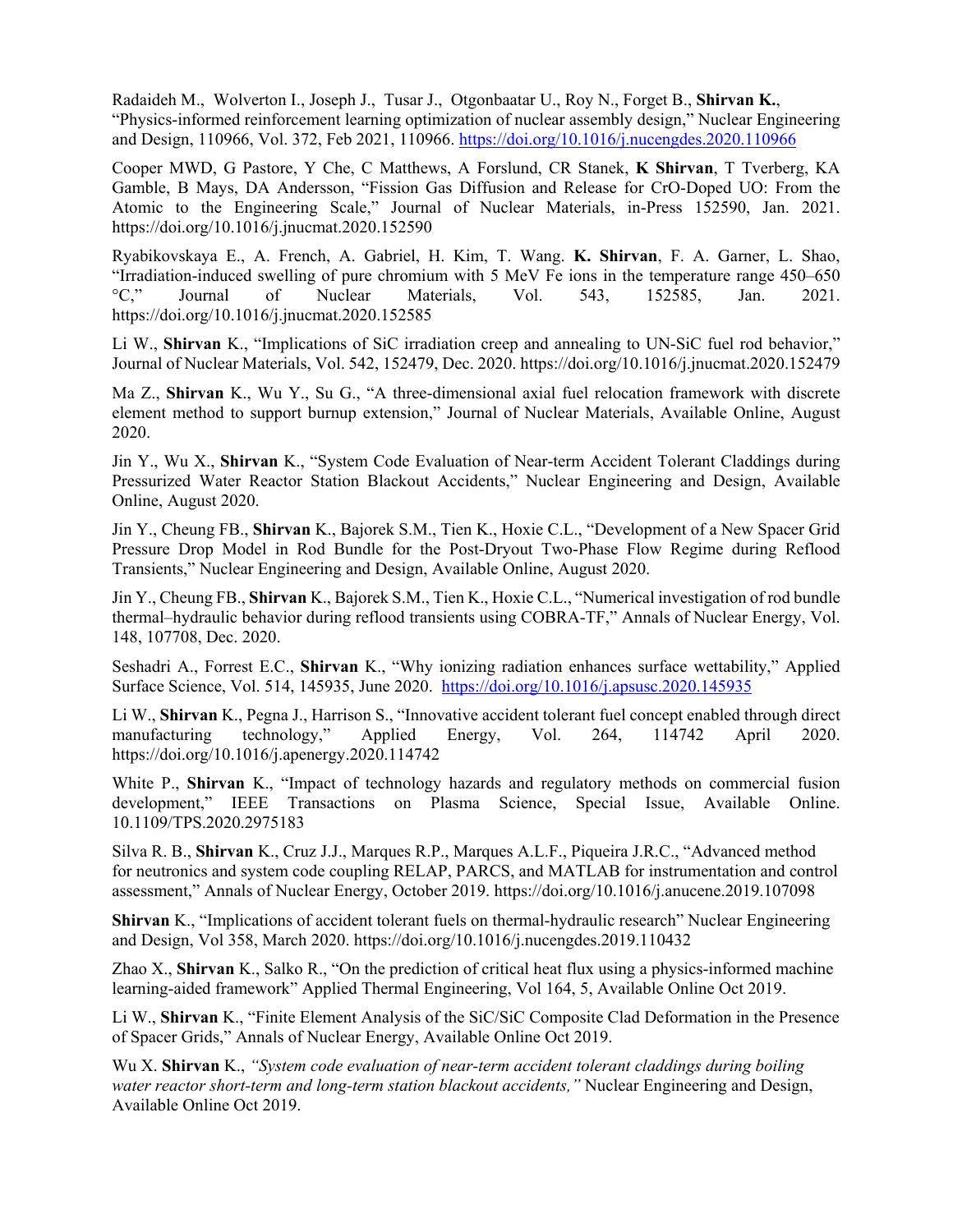He Y., **Shirvan** K., Wu Y., Su G., *"Fuel performance optimization of U3Si2-SiC design during normal, power ramp and RIA conditions,"* Nuclear Engineering and Design, Vol. 353, P. 110256, 2019.

Jin Y., Cheung FB., **Shirvan** K., Bajorek S.M., Tien K., Hoxie C.L., *"Development of a droplet breakup model for dry spacer grid in the dispersed flow film boiling regime during reflood transients,"*  International Journal of Heat and Mass Transfer, Vol. 143, P. 118544, 2019. https://doi.org/10.1016/j.ijheatmasstransfer.2019.118544

Wu X., **Shirvan** K., Kozlowski T., "Demonstration of the relationship between sensitivity and identifiability for inverse uncertainty quantification," Journal of Computational Physics, Vol. 396, pp. 12- 30, 2019. https://doi.org/10.1016/j.jcp.2019.06.032

He Y., **Shirvan** K., Wu Y., Su G., *"Integrating a multi-layer deformation model in FRAPTRAN for accident tolerant fuel analysis,"* Annals of Nuclear Energy, Vol. 133, P. 441-454, 2019.

Li W., **Shirvan** K., *"U3Si2-SiC fuel performance analysis in BISON during normal operation,"* Annals of Nuclear Energy, Vol. 132, P. 34-45, 2019.

Hiscox B., **Shirvan** K., *"Reactor Physics Analysis of a New Accident Tolerant Fuel Called Fuel-in-Fibers,"* Annals of Nuclear Energy, Vol. 130, P. 473-482, 2019.

Sukjai Y., **Shirvan** K., *"Enhancing FRAPCON fuel performance code for physical phenomena at high temperature and high burnup,"* Journal of Nuclear Materials, Vol 517, pp. 113-127, 2019.

Deng, Y., **Shirvan**, K., Wu, Y., Su, G. *"Utilization of 3D fuel modeling capability of BISON to derive new insights in performance of advanced PWR fuel concepts,"* Journal of Nuclear Materials, Vol 516, pp. 271-288, 2019.

Li W., **Shirvan** K., *"ABAQUS analysis of the SiC cladding fuel rod behavior under PWR normal operation conditions"* Journal of Nuclear Materials, Vol 515, pp. 14-27, 2019

Zhao X., Salko R., Wysocki A., **Shirvan** K., *"Validation and Benchmarking of CTF for Single- and Two-Phase Flow,"* Nuclear Technology, Vol 205 pp. 338-351, 2019.

Seshadri A., Philips B., **Shirvan** K., *"Towards Understanding the Effects of Irradiation on Quenching Heat Transfer,"* Journal of Heat and Mass Transfer, Vol 127 pp. 1087-1095, 2018.

Seshadri A., **Shirvan** K., *"Quenching Heat Transfer Analysis of Accident Tolerant Coated Fuel Cladding,"* Nuclear Engineering and Design, Vol. 338 pp. 5-15, 2018.

Wagih, M., Spencer, B., Hales, J., **Shirvan**, K., *"Fuel performance of chromium-coated zirconium alloy and silicon carbide accident tolerant fuel claddings,"* Annals of Nuclear Energy, Vol 120, pp. 304-318, 2018.

Che, Y., Pastore, G., Hales, J., **Shirvan**, K., *"Modeling of Cr2O3-doped UO2as a near-term accident tolerant fuel for LWRs using the BISON code,"* Nuclear Engineering and Design, Vol 337 pp. 271-278, 2018.

Gurgen, A., **Shirvan**, K., "*Estimation of coping time in pressurized water reactors for near term accident tolerant fuel claddings"*, Nuclear Engineering and Design, Vol 337 pp. 38-50, 2018.

Wu, X., Kozlowski, T., Meidani, H., **Shirvan**, K., *"Inverse uncertainty quantification using the modular Bayesian approach based on Gaussian process, Part 1: Theory,"* Nuclear Engineering and Design, Vol 335, pp. 339-35, 2018.

Wu, X., Kozlowski, T., Meidani, H., **Shirvan**, K., *"Inverse uncertainty quantification using the modular Bayesian approach based on Gaussian Process, Part 2: Application to TRACE"* Nuclear Engineering and Design, Vol 335, pp. 417-431, 2018.

Deng, Y., **Shirvan**, K., Wu, Y., Su, G. "Probabilistic view of SiC/SiC composite cladding failure based on full core thermo-mechanical response," Journal of Nuclear Materials, Vol 507, pp. 24-37, 2018.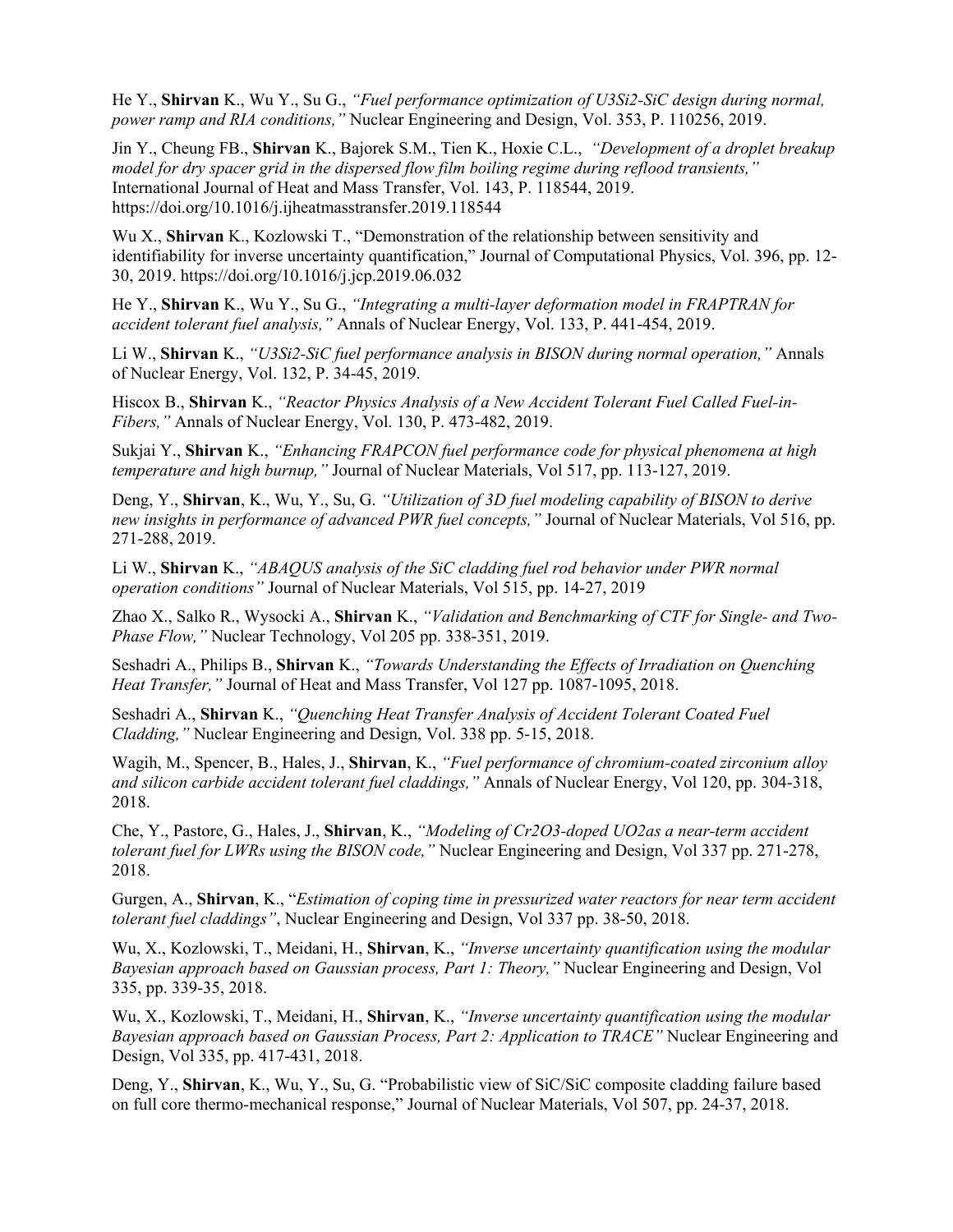**Shirvan**, K., Forrest, E.C. *"Modeling physical vapor deposition of energetic materials,"* Journal of Vacuum Science and Technology A: Vacuum, Surfaces and Films Vol 36 Issue 3, Article 03E103, 2018.

Li W., Wu X., **Shirvan** K., Su G., *"An Investigation of Numerical Performance Enhancement of RELAP5: Numerical Stability, Higher Resolution and an Alternative Constitutive Relation"*, Nuclear Engineering and Design, Vol 328 pp. 309-320, March 2018.

Sevecek M., Gurgen A., Seshadri A., Che Y., Wagih M., Phillips B., Champagne V, **Shirvan** K., *"Development of Cr Cold-Sprayed Fuel Cladding with Enhanced Accident Tolerance,"* Nuclear Engineering and Technology Journal, Vol 50, pp. 229-236, 2018.

Hino T., J. Miwa, T. Mitsuyasu, Y. Ishii, M. Ohtsuka, K. Moriya, K. **Shirvan**, V. Seker, A. Hall, T. Downar, P. M. Gorman, M. Fratoni and E. Greenspan, *"Core Design and Analysis of Axially Heterogeneous Boiling Water Reactor for Burning Transuranium Elements,"* Vol. 187, Issue 3 Journal of Nuclear Science and Technology, 2017.

Avincola V., Guenoun P., **Shirvan** K., "*Mechanical Performance of SiC Multi-layer Cladding in PWRs*," Nuclear Engineering and Design, vol. 310, pp. 280-294, Dec, 2016.

Zhao, X., **Shirvan** K., Wu Y., Kazimi M., *"Critical Power and Void Fraction Prediction of Tight Bundle Designs"* Nuclear Technology, vol. 196(3), pp. 553-567, Dec 2016.

**Shirvan** K., Ballinger R,, Buongiorno J., Forsberg C., Kazimi M., Todreas N., *"Technology Selection for Offshore Underwater Small Modular Reactors"*, Journal of Nuclear Engineering and Technology , vol. 48(6), Dec, 2016.

**Shirvan** K., Kazimi M., *"Superheated Water Small Modular Underwater Reactor Concept,"* Journal of Nuclear Engineering and Technology vol. 48(6), Dec, 2016.

**Shirvan** K., *"Numerical Investigation of the Boiling Crisis for Helical Cruciform-Shaped Rods at High Pressures,"* Journal of Multiphase Flow vol. 83, pp. 51-61, July, 2016.

**Shirvan** K., Forrest E., *"Design of an Organic Simplified Nuclear Reactor,"* Journal of Nuclear Engineering and Technology, Vol. 48(4), August, 2016.

Andrews N., **Shirvan** K., Kazimi M., *"Steady State and Accident Transient Analysis Burning Weapons Grade Plutonium in Thorium and Uranium with Silicon Carbide Cladding"*, Nuclear Technology, 15-41, March 2016.

Busquim R. Marques A., Cruz J., **Shirvan** K., Kazimi, M., "*Reactivity estimation during a reactivityinitiated accident using the extended Kalman filter*," Annals of Nuclear Energy, vol. 85, pp. 753-762, 2015.

Andrews, N., **Shirvan** K., Kazimi M., *"Viability of Uranium Nitride Fueled High-Conversion PWR"*, Progress in Nuclear Energy, Vol 82 pp. 28-32, 2014.

**Shirvan** K., and Kazimi M.S., "*Three Dimensional Considerations in Thermal-Hydraulics of Helical Cruciform Fuel Rods for LWR Power Uprates*," Nuclear Engineering and Design, vol. 270, pp. 259-272, 2014.

**Shirvan** K. and M.S. Kazimi, "*BWR-HD: An Optimized BWR for High Power Density*," Nuclear Technology vol. 184, Number 3, Dec, 2013.

**Shirvan** K. and Kazimi M. "*Safety Analysis of BWR-HD: An Optimized BWR for High Power Density*," Nuclear Technology vol. 184, Number 3, Dec, 2013.

**Shirvan** K. and Kazimi M. "*Stability Analysis of an Optimized BWR for High Power Density (BWR-HD)*," Nuclear Technology vol. 184, Number 3, Dec, 2013.

**Shirvan** K., Hejzlar P., and Kazimi M.S., "*The Design of A Compact Integral Medium Size PWR,*" Nuclear Engineering and Design vol. 243, pp. 393-403, Feb 2012.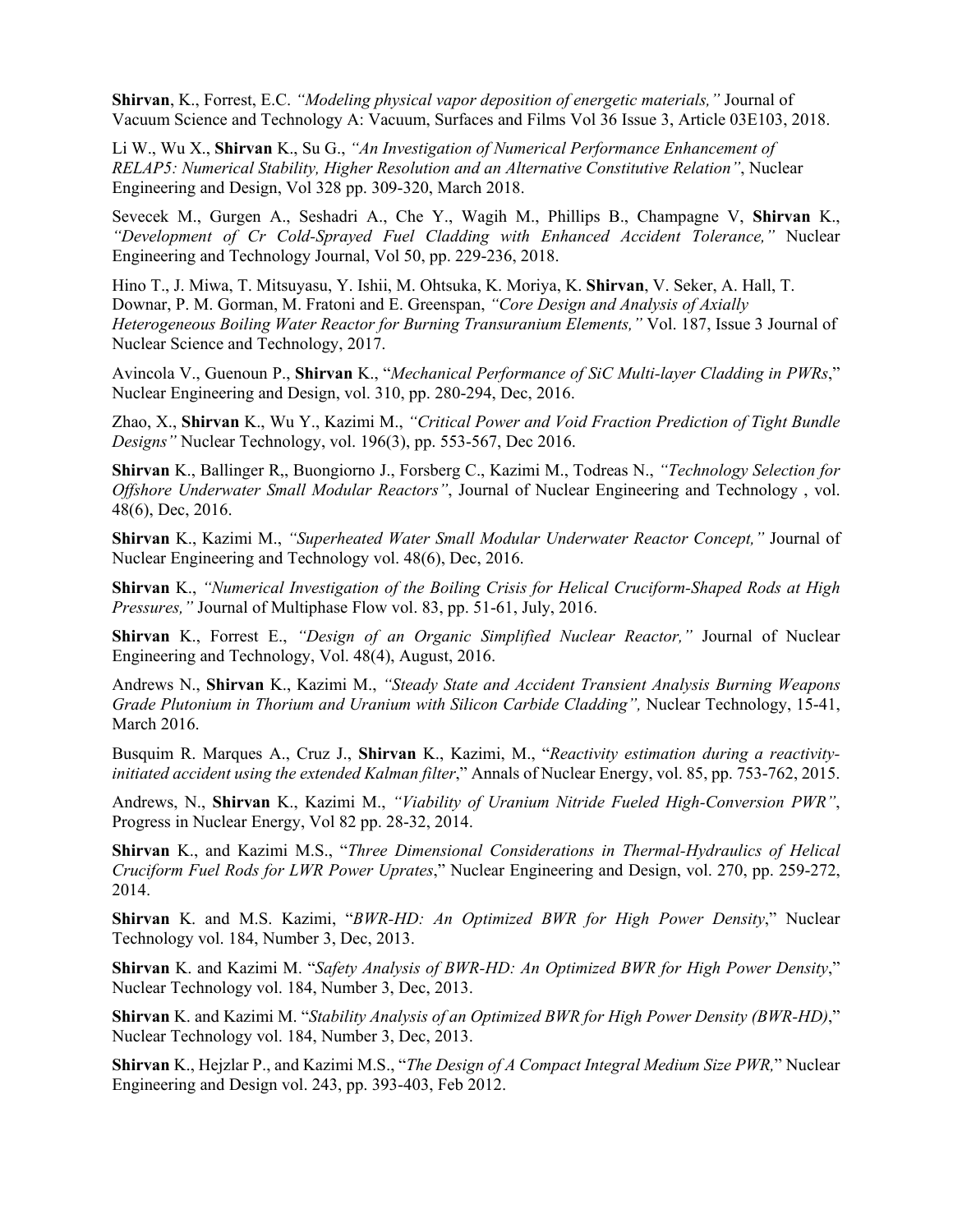#### *Peer Reviewed Conference Proceedings*

Yenatskyy M., **Shirvan** K., Wysocki A., Morrow R., Ayre D., Green M., Cohen C., "*Modifications to the University of Florida Training Reactor,*" Transactions of the American Nuclear Society, Vol 99, New York, pp. 99-100, 2008.

**Shirvan** K., Hejzlar P. Shatilla Y. and Kazimi M.S., "*Enhancing the Power Density of IRIS by Compact Steam Generators*," Transactions of the American Nuclear Society, Vol 100, New York, pp. 567-568, 2009.

**Shirvan** K., Hejzlar P., and Kazimi M.S., M., "*The Design of a Compact Vessel Integrated LWR*," Proceedings of International Congress on Advances in Nuclear Power Plants (ICAPP '10), San Diego.

**Shirvan** K. and Kazimi M.S., "*Limitation of Control Rod Modeling with Current BWR Methods*," Transactions of the American Nuclear Society, Hollywood, Fl, 2011.

**Shirvan** K. And Kazimi M.S., "*Nuclear Design Behaviour of Helical Cruciform Fuel Rods,*" PHYSOR, Knoxville, TN, 2012.

**Shirvan** K., Andrews A., Kazimi M.S., "*Best Estimate Void Fraction and Critical Power Correlations for Tight Lattice BWR Bundles,"* International Congress on Advanced Power Plants, Korea, 2013.

Hall, A. Xu Y., Ward A., Downar T., **Shirvan** K., Kazimi M., "*Advanced Neutronics Methods for Analysis of the RBWR-AC,"* American Nuclear Society Transactions, San Diego, 2013.

Andrews M., **Shirvan** K., Kazimi M., *"Viability of Uranium Nitride Fueled High-Conversion PWR,"* Proceedings of Innovative Nuclear Energy Systems 4, Japan, 2013.

**Shirvan** K. Baglietto E., Kazimi M. "*Assessment of a baseline Two Phase CFD closure for PWR applications,"* Transactions of the American Nuclear Society, Washington D.C, 2013.

**Shirvan** K. Kazimi M. "*Is a PWR SMR or a BWR SMR the Better Choice for the Future?,"* Transactions of the American Nuclear Society, Washington D.C, 2013.

Hall, A., Downar T., Ward A., Jarret M., Wysocki A., Xu Y., **Shirvan** K., *"Advanced Methods Development for Equilibrium Cycle Calculations of the RBWR,"* ICAPP, Charlotte, NC, 2014.

**Shirvan** K., Kazimi M.S., Cheng L., Todosow M., Hall A., Jarrett M., Ward A.M., Downar T.J., *"Stability and Safety Analysis of Tight Lattice Breeding LWR,"* ICAPP Charlotte, NC, 2014.

Sukjai Y., **Shirvan** K., Pilat E., Kazimi M., *"The Effects of SiC Cladding Thickness on Advanced PWR Fuel Rod Performance,"* ICAPP, Charlotte, NC, 2014.

Andrews N., **Shirvan** K., Pilat E., Kazimi M., *"Impact of SiC Cladding on Plutonium Burning in a Thorium Fueled PWR,"* ICAPP, Charlotte, NC, 2014.

**Shirvan** K., *"Assessment of BISON Fuel Performance Code and Its Application to Advanced Fuels,"* ICAPP, Charlotte, NC, 2014.

Avincola V., **Shirvan** K., Kazimi, M., *"Stress Analysis Study of Silicon Carbide Cladding Under Accident Conditions,"* Nuclear Fuels and Structural Materials, ANS annual meeting, Reno, NV, 2014.

**Shirvan** K., Kazimi M.S., *"Neutronic Challenges of Advanced Boiling Water Reactor Designs,"* PHYSOR, Kyoto, Japan, 2014

**Shirvan** K., Kazimi M., "*Technical and Economic Viability of Ceramic Multi-Layer Composite SiC Cladding for LWRs,*" IAEA, Oakridge National Lab, 2014.

Andrews N., **Shirvan** K., Pilat E., Kazimi M., *"Burning Weapons Grade Plutonium in Thorium and Uranium with Silicone-Carbide Cladding,"* American Nuclear Society, Anaheim, CA, 2014.

Bloore D. **Shirvan** K., Pilat E., Kazimi M., "*Reactor Physics Implications of Advanced SiC-clad Fuel in PWRs,"* American Nuclear Society, Anaheim, CA, 2014.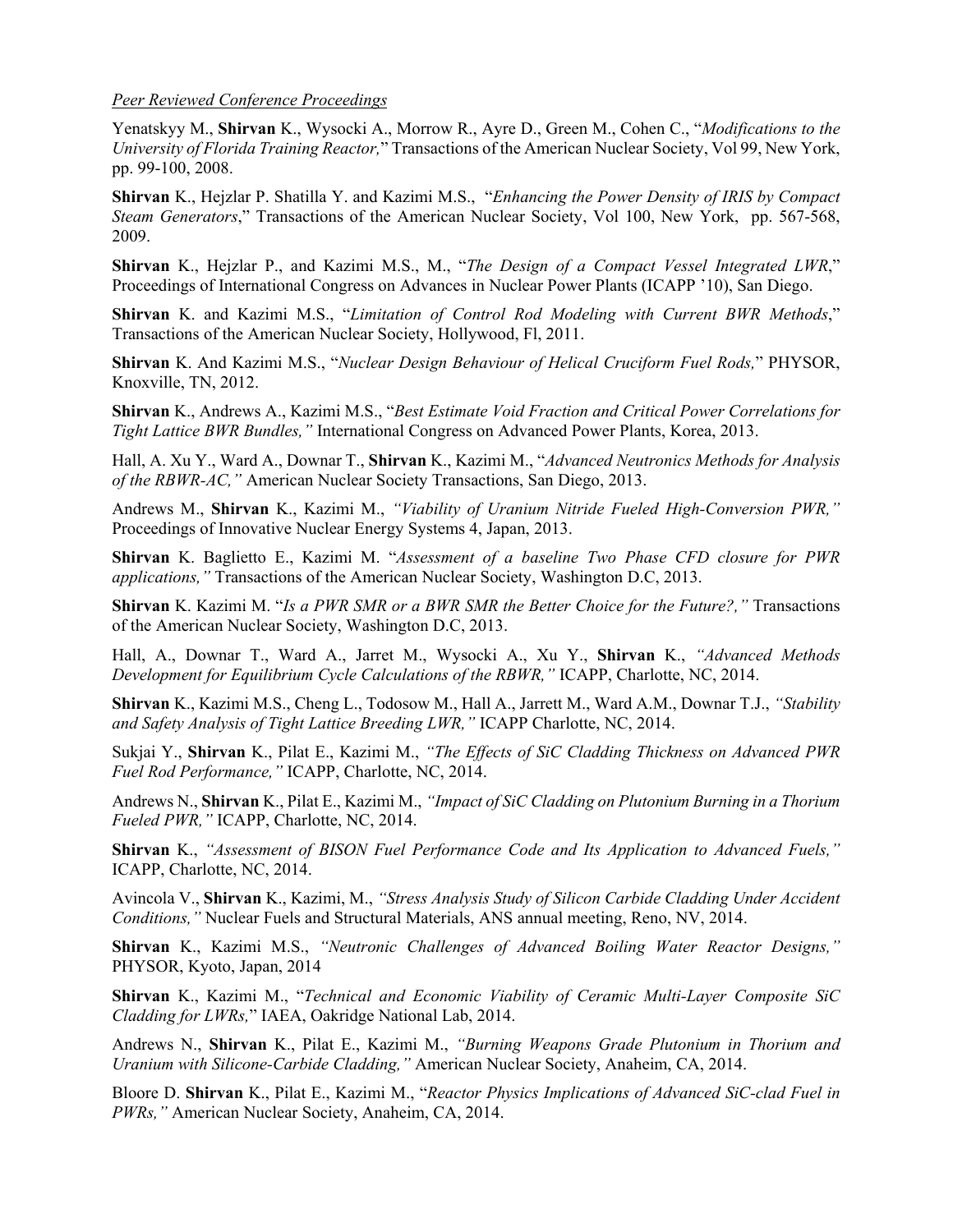**Shirvan** K., Haratyk G., Ballinger R,, Buongiorno J., Forsberg C., Kazimi M., Todreas N., "*Advanced Offshore Seabed Reactors,"* ICAPP*,* France, 2015.

**Shirvan** K., *"AOA/CRUD Mitigation Techniques Through Core Redesign,"* ICAPP*,* France, 2015.

Andrews, N., **Shirvan** K., Pilat E., Kazimi M., "*Economic Assessment of Accident Tolerant Fuel Claddings,"* Advanced Nuclear Fuel Management, Hilton Head 2015.

Mieloszyk A., **Shirvan** K., Kazimi M., "*A Full Core Integral Fuel Performance Assessment of SiC Cladding Failure Risk,"* Advanced Nuclear Fuel Management, Hilton Head 2015.

Zhao, X. **Shirvan** K., Wu Y., Kazimi M., "*An Updated Approach to the Prediction of Dryout and Void Fraction for RBWR Bundles*" NURETH, Chicago, 2015.

Haratyk G., **Shirvan** K., Kazimi M., "*Compact Steam Generator for Nuclear Application*," NURETH, Chicago, 2015.

**Shirvan** K., Azizian R., "*Simulation of Orientation Effects on Critical Heat Flux in Downward-Facing Channel for IVR,*" NURETH, Chicago, 2015.

**Shirvan** K., "Advanced LWR Fuel Designs with Significant Potential for Power Uprate," IAEA Technical Meeting on Greater than 5% fuel, Vienna, 2015.

Guillaume G., **Shirvan** K., *"Nitride Fuel Potential for Power-Uprates,"* ANS Annual Meeting, New Orleans, 2016

**Shirvan** K., "*High Power Density Boiling Water Reactor Assembly Design for 500 and 5000 MWth Designs,*" ICAPP, San Francisco, 2016.

Hiscox, B. and **Shirvan**, K. (2016) "Neutronics Analysis of Fuel-in-fiber Concept." Trans. Am. Nucl. Soc., 115 (2016) 1351-1354.

Sukjai Y., **Shirvan K.,** Ballinger R., "Fuel Performance Modeling of Transuranic Burning Boiling Water Reactor," *International Congress on Advances in Nuclear Power Plants (ICAPP)*, Kyoto, 2017.

Wagih M., Che Y., **Shirvan K.**, "Fuel Performance of Multi-Layered Zirconium Based Accident Tolerant Fuel Cladding" *ICAPP*, Kyoto 2017.

Genzman G., **Shirvan** K., Buongiorno J., Golay M., Todreas N., "Ship Collision Security for an Offshore Nuclear Platform" *ICAPP*, Kyoto 2017.

**Shirvan** K., Ballinger R., Kim JH, Hwang, I., *"System Level Thermal-Hydraulic Assessment of a Natural Circulating LFR" ICAPP*, Kyoto 2017.

Gurgen A., Shirvan K., *"Estimation of Core Recovery Time with TRACE,"* Proc. Transaction of ANS Annual Meeting, San Francisco, 2017.

Sevecek M., Gurgen A., Seshadri A., Che Y., Wagih M., Phillips B., Champagne V, **Shirvan K.**, *"Development of Cr Cold-Sprayed Fuel Cladding with Enhanced Accident Tolerance," WRFM Meeting,* Jeju Island, Sept 2017.

**Shirvan K.**, Grantom C.R., "Risk Implications of Using Accident Tolerant Fuels in LWRs," Probability Safety Assessment Conference (PSA), Pittsburg, Sept. 2017

X. Zhao, R. Salko, A. Wysocki, K. **Shirvan**, *"Validation and Benchmarking of CTF for Single- and Two-Phase Flow"*, Proceedings of NURETH-17, Xi'an, China Sept. 2017.

Seshadri A., **Shirvan** K., *"Wettability and Quench Characteristics of Zircaloy and FeCrAl Coating,"* ANS Winter Meeting, Washington DC, Nov 2017.

**Shirvan** K., Che Y., Sevecek M., Gurgen A., Seshadri A., Wagih M., Phillips B. *"Chromium-Based Accident-tolerant Fuel Concept,"* TMS Annual Meeting & Exhibition, Tuscan, 2018.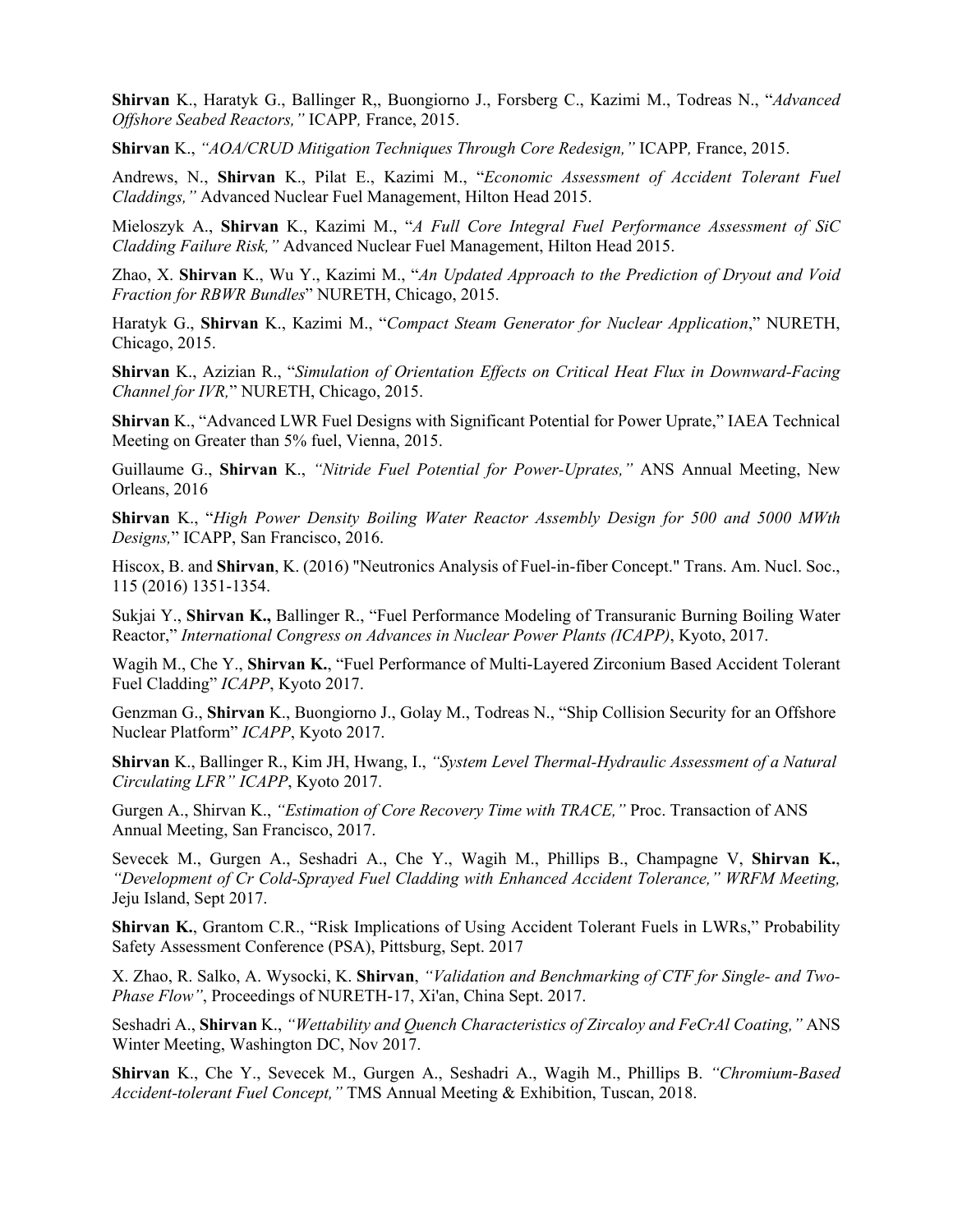Borrel L., **Shirvan** K., Couet A., *"Implementation and Validation of a physically based fuel cladding oxidation model in BISON for LOCA application,"* TMS Annual Meeting & Exhibition, Tuscan, 2018.

Zhao, X., Wysocki, A., Salko, R., **Shirvan**, K. *"Mechanistic modeling of departure from nucleate boiling under transient scenarios,"* ICAPP, Charlotte, 2018.

Wang, J., Gurgen, A., Corradini, M.L., **Shirvan**, K. *"Accident tolerant fuels benchmark calculation by melcor and trace for a simplified generic pressurized water reactor,"* ICAPP, Charlotte, 2018.

Wu X., Kozlowski T., **Shirvan** K., *"Inverse Uncertainty Quantification using the Modular Bayesian Approach in the Presence of Model Discrepancy,"* BEPU, Italy, 2018.

Wu X., **Shirvan** K., Kozlowski T., *"On the Connection between Sensitivity and Identifiability for Inverse Uncertainty Quantification,"* ANS Annual Meeting, Philadelphia, June 2018.

Wu X., **Shirvan** K., Kozlowski T., *"Validating TRACE Void Fraction Predictive Capability Using the Quantitative Area Validation Metric,"* ANS Annual Meeting, Philadelphia, June 2018.

Snead L., **Shirvan** K., *"Wigner Energy in SiC and Implications to LWR Design"* ANS Annual Meeting, Philadelphia, June 2018.

Che Y., Wu X., Li W., **Shirvan** K., Pastore G., Hales J., *"Sensitivity and Uncertainty Analysis of Fuel Performance Assessment of Chromia-Doped Fuel During Large-Break LOCA,"* Topfuel, Prague Oct 2018.

Shahin M., Petrik J., Seshadri A., Philips B., **Shirvan** K., *"Experimental Investigation of Cold-Spary Chromium Cladding,"* Topfuel, Prague Oct 2018.

Sevecek M., Krijci J., Shahin M., Petrik J., Ballinger R., **Shirvan** K., *"Fatigue Behavior of Cold-Spray Coated Accident Tolerant Cladding,"* Topfuel, Prague Oct 2018.

Borell L., Wen J., Spencer B., **Shirvan** K., Couet A., *"Modeling high-temperature corrosion of zirconium alloys fuel cladding using XFEM with BISON,"* NuMat Seattle, Oct 2018.

Seshadri A., **Shirvan** K., *"Accelerating Introduction of Innovative Claddings through Microscale Phenomenological Understanding of Thermal Hydraulics,"* ANS Winter Meeting: Advances in thermalhydraulics Topical, Orlando Nov 2018.

Zhao X., **Shirvan** K., Salko R., *"Machine Learning-Based Critical Heat Flux Predictors in Subcooled and Low-Quality Flow Boiling"* ANS Winter Meeting: Advances in thermal-hydraulics Topical, Orlando 2018.

Wang Y., Zhao X., Dave A., **Shirvan** K., Marlow R., *"Implication of Transient CHF Model on ATR Fueled Experiments Safety Margin,"* ANS Winter Meeting: Advances in thermal-hydraulics Topical, Orlando 2018.

Wu X., **Shirvan** K., *"System Code Evaluation of Accident Tolerant Claddings during BWR Station Blackout Accident"* ANS Winter Meeting, Orlando Nov 2018.

Che Y., Wu X., Li W., **Shirvan** K., Pastore G., Hales J., *"Sensitivity and Uncertainty Analysis of Fuel Performance Assessment of Chromia-Doped Fuel During Large-Break LOCA,"* ANS Winter Meeting, Orlando, Nov 2018.

Seshadri A., **Shirvan** K. Jacobsen G., Deck C., *"Post-Irradiation Examination of SiC/SiC composite Cladding,"* International Conference on Advanced Ceramics & Composites, Daytona, Florida, Jan 2019.

**Shirvan** K., Li W., *"Multi-Physics Simulation of SiC/SiC Composite Cladding,"* International Conference on Advanced Ceramics & Composites, Daytona, Florida, Jan 2019.

O'Dell J. S., Snead L., **Shirvan** K., "Advanced Metallic-SiC Composite Claddings for Improved Damage Tolerance," International Conference on Advanced Ceramics & Composites, Daytona, Florida, Jan 2019.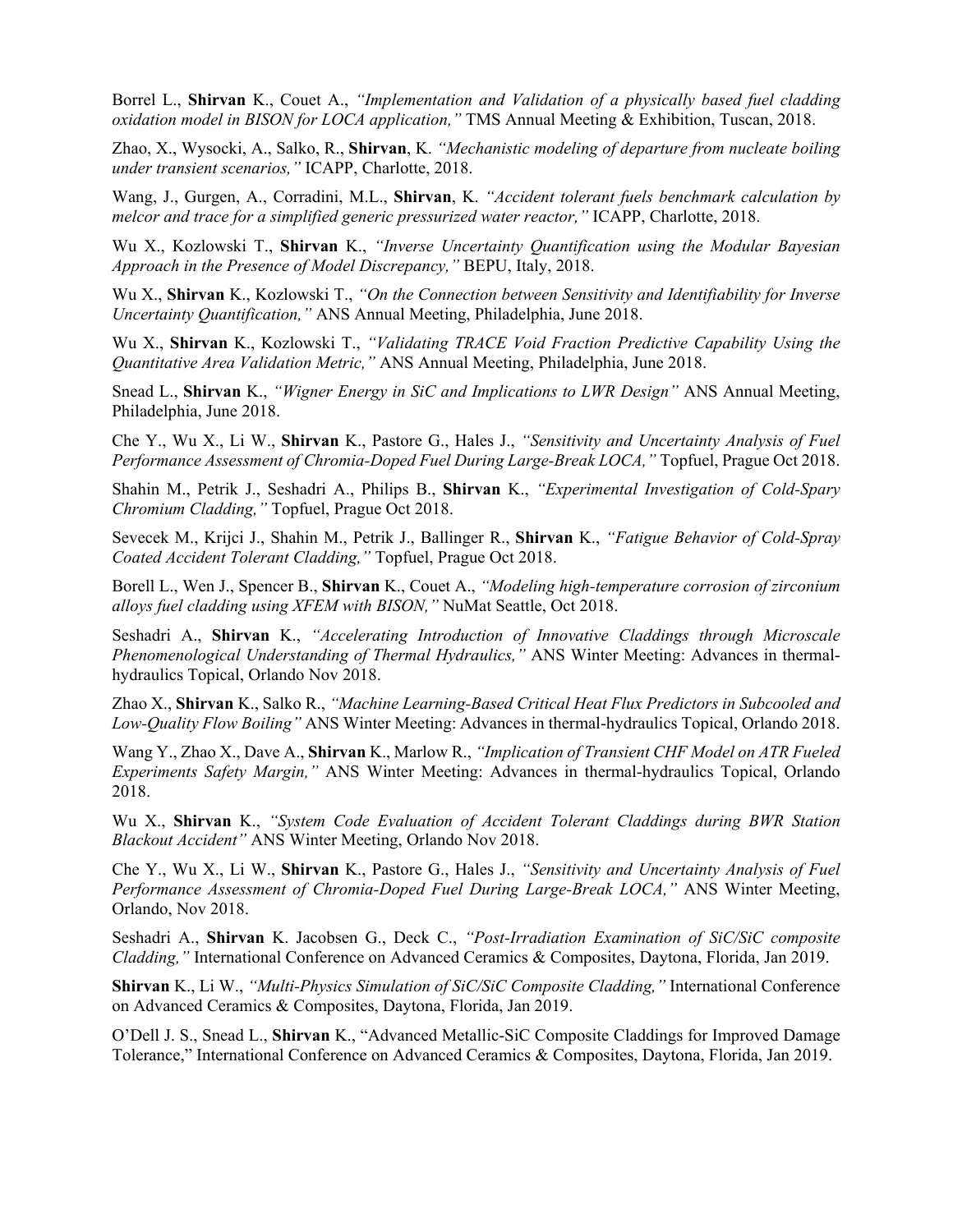Borrel L., Fournelle J., **Shirvan** K., Couet A., *"Physically Based Model and Experimental Validation of Zirconium Alloy Corrosion for LOCA Scenario,"* ASTM 19th International Symposium on Zirconium in the Nuclear Industry, Manchester, UK May 2019.

Hino T., J. Miwa, Y. Murakami, T. Mitsuyasu, H. Soneda, B. A. Lindley, B. Tollit, P. N. Smith, K. **Shirvan**, T. Downar, M. Fratoni, E. Greenspan, Y. Nagaya, *"Core Design of RBWR (Resource-renewable Boiling Water Reac-tor) and Benchmark Calculation of Core Analysis Tools,"* ICAPP, France, 2019.

White P., **Shirvan** K., "Impact of technology hazards and regulatory methods on commercial fusion development," IEEE Transactions on Plasma Science, Special Issue – SOFE2019, Ponte Vedra Beach, Fl June 2019.

Lal K., Parsi S.S., Scott D., **Shirvan** K., Cohen M., Kirchman P., Kosbab B., Whittaker A., *"Cost Basis For Utilizing Seismic Isolation In Nuclear Power Plants,"* Transactions, SMIRT 25, Charlotte NC., Aug 2019.

Tankg C., Grosse M., Steinbrueck M., **Shirvan** K., *"Oxidation and Quench Behavior of Cold Spraying Cr-Coated Zircaloy Fuel Cladding Under Severe Accident Scenarios,"* Proceeding of TopFuel, Seattle Sept 2019.

Zhao X., **Shirvan** K. Salko R., *"A Robust Mechanistic Approach to Prediction of Departure from Nucleate Boiling,,"* Proceeding of TopFuel, Seattle Sept 2019.

**Shirvan** K. Seshadri A., Dave A., Philips B., Sevecek M., Krejci A., Chalupova A., Kennas M., Ryabikovskaya E., French A., Kim H., Shao L., *"Experimental Investigation of Cold-Spray Cr-Coated Cladding During Normal and Accident Conditions,"* Proceeding of TopFuel, Seattle Sept 2019.

He Y., Deng Y., **Shirvan** K., *"Full-Core Normal and Preliminary Transient Analysis for SiC-Based Rod Designs,"* Proceeding of TopFuel, Seattle Sept 2019.

Harrison S., **Shirvan** K., *"Comparative Thermostructural Properties of Commercial and Pre-Commercial Silicon Carbide Fibers,"* 10th International Conference on High Temperature Ceramic Matrix Composites – HT-CMC 10, France, Sept 2019.

Jin Y., Wu X., **Shirvan** K., *TRACE Simulation of a BWR Large Break LOCA with Zircaloy and Cr-Coated Cladding*, Transaction to ANS Winter Conference, Washington D.C. Nov 2019.

Stewart W.B., Buongiorno J., **Shirvan** K., Baglietto E., Forsberg C., Driscoll M.J., *"Establishing the Requirements for Japan's Future Nuclear Energy Systems,"* Transaction to ANS Winter Conference, Washington D.C. Nov 2019.

Li W., **Shirvan** K., "Modeling of SiC Cladding Bowing Behavior with Consideration of Spacer Grids," Transaction to ANS Winter Conference, Washington D.C. Nov 2019.

Zhao X., **Shirvan** K., Salko R.K., *"A Physics-Informed Machine Learning-Aided Framework for Predicting Departure from Nucleate Boiling in Rod Bundles,"* Transaction to ANS Winter Conference, Washington D.C. Nov 2019.

Che Y., **Shirvan** K., *"Application of Variational Bayesian Monte Carlo Method for Improved Prediction of Doped UO2 Fuel Performance,"* Proceeding of TMS Annual Meeting & Exhibition, San Diego, Jan 2020.

Ma Z., Li W., **Shirvan** K., *"Modeling Axial Relocation of Fragmented Fuel during Loss of Coolant Conditions by using ABQUS,"* Proceeding of International Conference on Nuclear Engineering (ICONE), ICONE28-POWER2020, Anaheim, Aug 2020.

Radaideh M. I., Forget B., **Shirvan K.**, Assembly Combinatorial Optimisation with Deep Reinforcement Learning, ANS Winter Meeting, Chicago, Nov 2020.

Jin Y., Seshadri A., **Shirvan K.** , Investigation of the Two-Phase Flow Interface Behavior during Quench based on Advanced Imaging Processing, ANS Winter Meeting, Chicago, Nov 2020.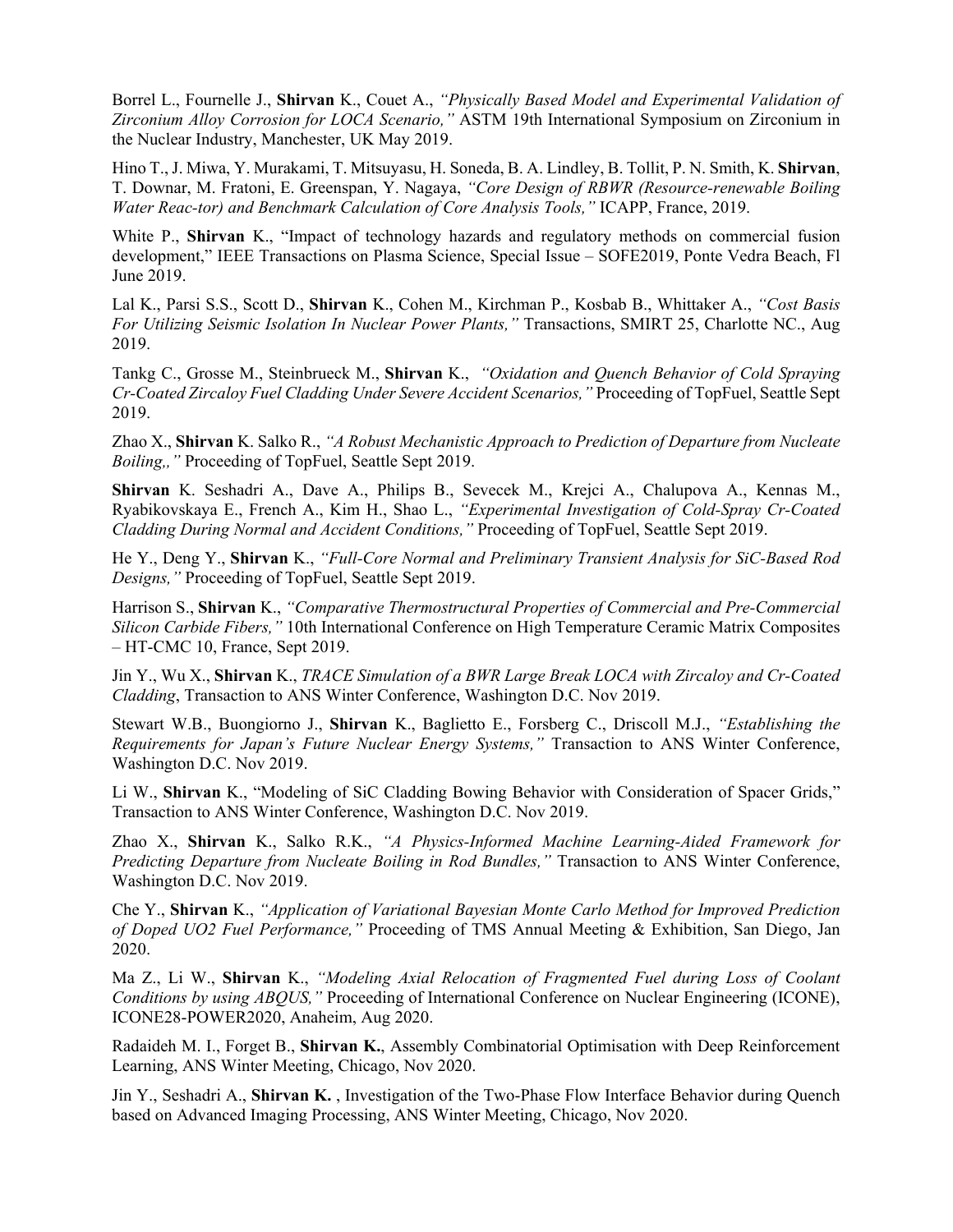**Shirvan K.** Seshadri A., Forrest E., Philips, B., Impact of Ionizing Irradiation on Surface Wettability: Fundamentals and Application in Engineering Superhydrophobic Surfaces, ANS Winter Meeting, Chicago, Nov 2020.

Seshadri A., **Shirvan K.**, 8 Corrosion Studies at MIT on CVD SiC and Additive Manufactured SiC fibers, 46th International Conference and Expo on Advanced Ceramics and Composites (ICACC), Feb, 2021.

Wei Li, **Shirvan K.**, Modeling Studies at MIT on the Performance of SiC-based Nuclear Fuel and Cladding Designs, 46th International Conference and Expo on Advanced Ceramics and Composites (ICACC), Feb, 2021

**Shirvan K.**, Carpenter D., Kohse K., Snead L., MIT Reactor Irradiation Capabilities for Space Nuclear Technology Deployment, Nuclear Emerging Technologies for Space (NETS), ORNL, April 2021.

Park G., Schulte F., Snead L., **Shirvan K**., Increasing cermet fuel thermal margin with Thoria for nuclear thermal propulsion, Nuclear Emerging Technologies for Space (NETS), ORNL, April 2021.

Jin Y., Zhao X., **Shirvan** K., Unified Domain Knowledge Informed Machine Learning Model for CHF Prediction, ANS Annual Meeting, June 2021.

Feng J., Lopez-Velez E., W.R. Stewart, Wiser R., Baglietto E., **Shirvan** K., "Heat Transfer Analysis of a conceptual Horizontally-Oriented High Temperature Gas-Cooled Reactor," Proc. of 28th International Conference on Nuclear Engineering, Virtual Aug 2021.

Jiragoontansiri W., Woravisuttsarakul T., Sae-pueng R., Sukjai Y., **Shirvan** K., The Effect of flow channel geometry on thermomechanical performance of printed circuit heat exchanger (PCHE), Proc. of 28th International Conference on Nuclear Engineering, Virtual Aug 2021.

Radaideh, M.I., Forget, B., **Shirvan**, K., "Application of Reinforcement Learning Optimisation Methodology to BWR Assemblies ," In: Proc. International Conference on Mathematics & Computational Methods Applied to Nuclear Science & Engineering (M&C 2021), Rayleigh, North Carolina, USA, October, 2021.

Jeong Y., **Shirvan**, K., "Multiphysics Modeling of Fast Liquid-Fuel Molten Salt Reactor Using STARCCM+," In: Proc. International Conference on Mathematics & Computational Methods Applied to Nuclear Science & Engineering (M&C 2021), Rayleigh, North Carolina, USA, October, 2021.

**Shirvan** K., *"Accident Tolerant Fuels: Misconceptions and Opportunities,"* Proceeding of International Congress on Advances in Nuclear Power Plants (ICAPP), Abu Dahbi, March 2020

Velez Lopez E., Kennard J., Buongiorno J., **Shirvan** K., Einstein H. H., *"Is embedding the reactor building below grade a cost-effective proposition?"* Proceeding of International Congress on Advances in Nuclear Power Plants (ICAPP), Abu Dahbi, March 2020.

Stewart W. R., Buongiorno J., **Shirvan** K., Velez E., Baglietto E., Forsberg C., Driscoll M., *"Requirements and Technologies for Japan's Future Energy Systems (JNext),"* Proceeding of International Congress on Advances in Nuclear Power Plants (ICAPP), Abu Dahbi, March 2020.

Halimi A. A., **Shirvan** K., *"A Five-Year Soluble Boron Free iPWR Core Design,"* Proceeding of International Congress on Advances in Nuclear Power Plants (ICAPP), Abu Dahbi, March 2020.

Halimi A. A., **Shirvan** K., "*Impact of Core Power Density on Economics of a Small Integral PWR,"* Proceeding of International Congress on Advances in Nuclear Power Plants (ICAPP), Abu Dahbi, March 2020.

Lal K., Parsi S. S., Charkas H., **Shirvan** K., Cohen M. Kirchman P., Kosbab B., Whittaker A., "Impact of Seismic Isolation on the Overnight Capital Cost of Safety-Related Equipment in Nuclear Reactors," Proceeding of International Congress on Advances in Nuclear Power Plants (ICAPP), Abu Dahbi, March 2020.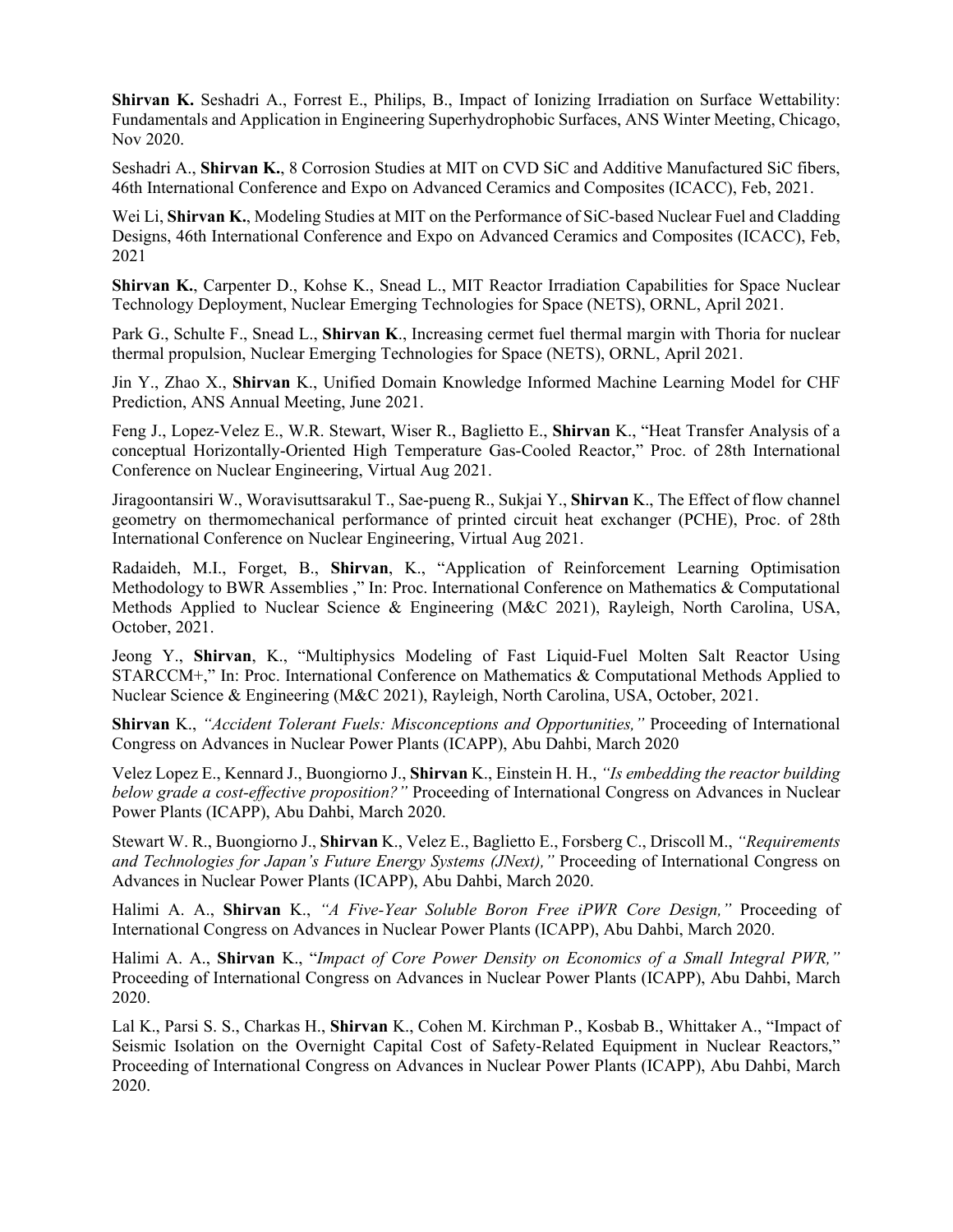Bailly-Salins L., Borrel L., Jiang W., Spencer B., Shirvan K., Couet A., "Modeling of High-temperature Corrosion of Zirconium Alloys Using the eXtended Finite Element Method (X-FEM)", MS&T21: Materials Science & Technology, Columbus, Oct 2021.

*COVID-19 Impacted Accepted Publications (available upon request):*

Wang Y.J., **Shirvan** K., Hu, L.W., Nielson J., "Improving Safety Margin and Design Evaluation for Fuel Irradiation Experiments with Uncertainty Quantification Approach," Proceeding of Best Estimate Plus Uncertainty Conference, Italy, May 2020.

Jeong Y.S., **Shirvan** K., *"Dynamic Analysis of Molten Salt Reactor with Coupled Point Kinetics and Thermal-Hydraulics Model,"* ANS Summer Meeting Transactions, Pheonix, June 2020.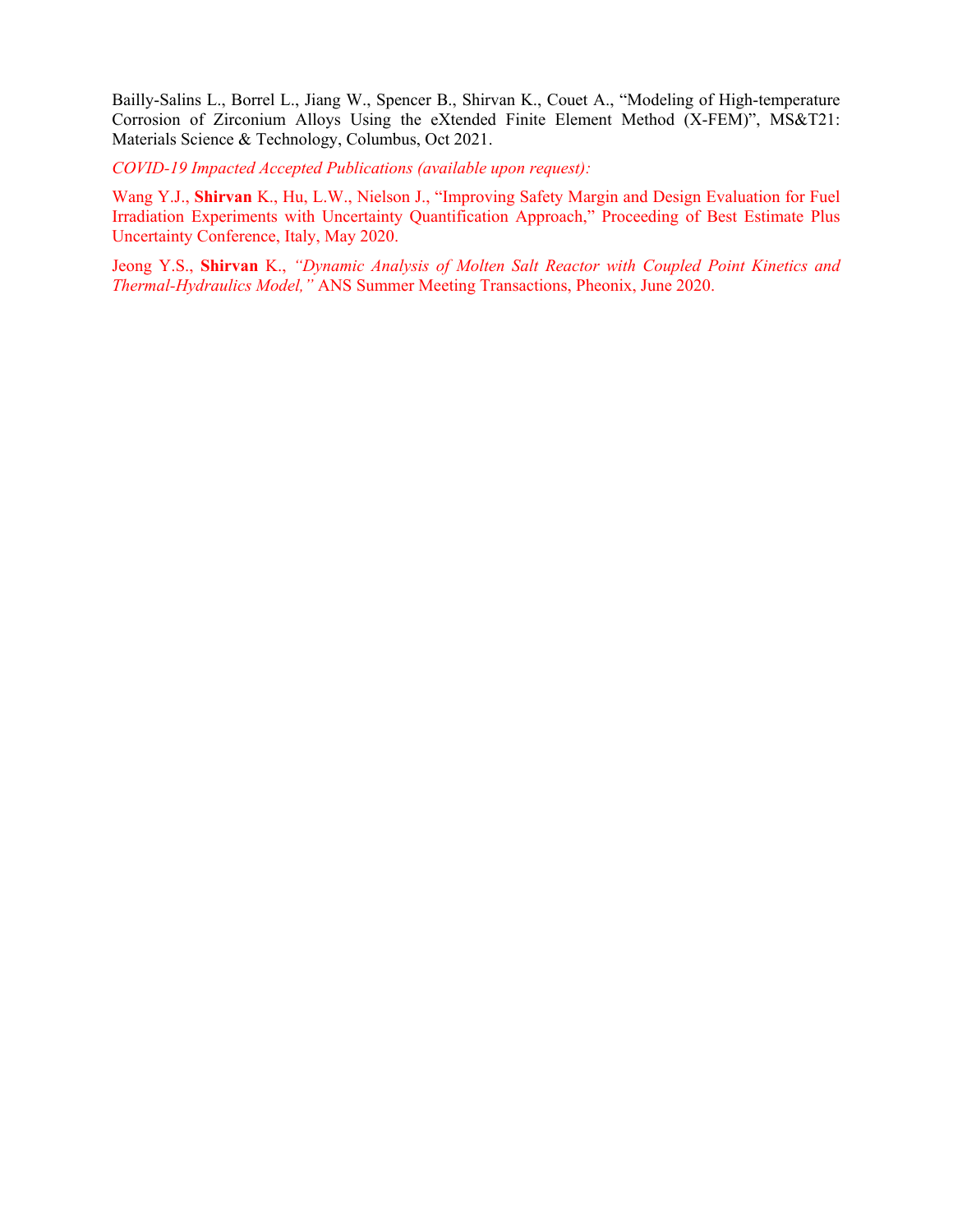### **Invited Talks**

**Shirvan** K*., "Annular Fuel Design for LWRs,"* University of Reno-Nevada, April, 2013.

**Shirvan** K., "*Fuel Performance with BISON*," Consortium for Advanced Nuclear Simulation of LWRs Summer Workshop at ORNL, Knoxville, Tennessee, 2014 & 2015 & 2017 & 2018 & 2019.

**Shirvan** K., Kazimi M.S., *"Neutronic Challenges of Advanced Boiling Water Reactor Designs,"* Reactor Physics of Non-Traditional LWR Fuel Design Special Session, PHYSOR, Kyoto, Japan, 2014.

**Shirvan** K., "*Multi-layer Ceramic Matrix Composite Silicon Carbide Cladding for Light Water Reactors*," Advanced Materials for Sustainable Nuclear Fission and Fusion Energy Special Session, International Conference on Advanced Ceramics & Composites, Daytona, Florida 2016.

**Shirvan** K., "Assessment of the V&V Challenges of Accident Tolerant Fuels" Multiphysics Models Validation Workshop, NC State University, Rayleigh NC, July 2017.

**Shirvan** K., "Innovation in Nuclear Technology: Past, Present and Future," Nuclear Innovation Bootcamp, UC Berkeley, Berkeley, CA, July 2017

**Shirvan** K., "Advanced Fuels R&D: Challenges and Opportunities" Nuclear Power Institute of China (NPIC) Advanced Methods in Nuclear Reactor Design Workshop, Chengdu, China, October 2017

**Shirvan** K., "Acceleration of Fuel Qualification using Modeling and Simulation" INL EROB & MFC Seminar, Idaho Falls, Idaho, April 2018

**Shirvan** K., "Accident Tolerance Fuels R&D: Challenges and Opportunities", GE-Hitachi Nuclear, Wilmington, North Carolina, Aug 2018.

**Shirvan** K., "Implication of LWR Mechanical Failure Modes, Reactor Environment and Accident Tolerant Fuels on Thermal-Hydraulic Research," International Seminar on Nuclear Reactor Core Thermal Hydraulics Analysis (ISReCTHA), Lecco, Italy, Aug 2018.

**Shirvan** K., "The Safety and Economic Implications of ATFs," International Uranium Fuel Seminar, Boston, MA, October, 2018.

**Shirvan** K., "Accident Tolerant Fuel Data Gaps and Failure Modes" Advanced Fuels Campaign Annual Meeting, Gainesville, Florida, Dec 2018.

**Shirvan** K., "Discussion on role of Modern Experimentation, Simulation and Data Processing to Support Nuclear Fuel R&D" Materials and Fuels Complex, Idaho National Laboratory, Feb 2019.

**Shirvan** K., "Acceleration of Innovative Nuclear Fuel Development for Sustainability of the Existing Fleet," Key Note Speaker, Applied Energy A+B Conference, May, 2019.

**Shirvan** K., "Nuclear Material Study Using a Combined M and E," MeV Summer School, Oakridge National Laboratory, July, 2019.

**Shirvan** K., "System Codes Comparison for Time-to-Fuel Failure Analysis," Enhanced Resilient Plant (ERP) Workshop, Idaho National Laboratory, July 2019.

**Shirvan** K, **"**Deep Dive in SMR Cost Drivers," International Congress on Advances in Nuclear Power Plants (ICAPP), Invited Plenary Chair, March 2020.

**Shirvan** K., "AI for Nuclear Core Design" Idaho National Laboratory, ML/AI Symposium 2.0, July, 2020.

**Shirvan** K., "ATF Modelling," MeV Summer School, Idaho National Laboratory, July, 2020.

**Shirvan** K., "Impact of Licensing Methodology on High Burnup Fuel Assessment" Risk-Informed Systems Analysis (RISA) Pathway Stakeholder Engagement Virtual Meeting, Idaho National Laboratory, October, 2020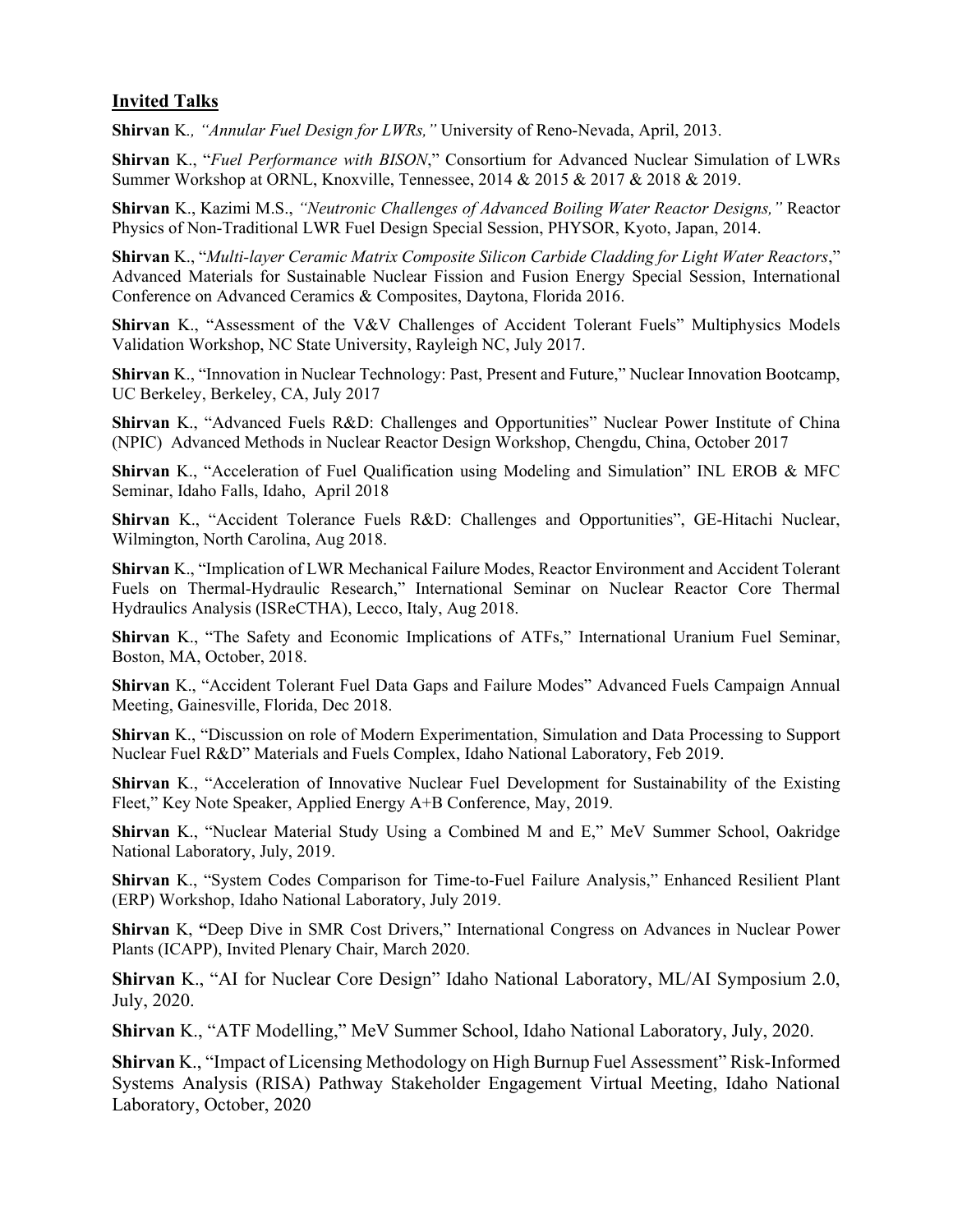**Shirvan** K., "Application of Artificial Intelligence Technology for Commercial Nuclear Fleet" Naval Nuclear Laboratory webinar, produced by Cutter Consortium, October, 2020.

**Shirvan** K., "Nuclear Safety Characteristics of Generation III+ Large and Small Light Water Reactors," Xi'an Jiaotong University, November, 2020.

**Shirvan** K., "SMR Research and Development Trends in the U.S.", Future Vision of Nuclear R&D WEBINAR – SMR, Korea Nuclear International Cooperation Foundation(KONICOF), November, 2020.

**Shirvan** K., "MIT Contributions to CASL Education Program," CASL Education Panel, CASL Symposium, ANS Winter Meeting, November, 2020.

**Shirvan** K., "AI Application for Nuclear Engineering," EPRI AI Reserve Pitch Symposium Lecture, May 2021.

**Shirvan** K., "Peering Over the Horizon & Meeting Closeout" EPRI AI Reserve Pitch Symposium Closing Panel, held virtually, May 2021

**Shirvan** K., "Machine Learning and Artificial Intelligence in Reactor Physics and Design" 2021 ANS Virtual Annual Meeting Panel, June 2021

### **Patents**

Organically Cooled Nuclear Reactor for Enhanced Economics and Safety, U.S. Patent No. 20,150,348, 654. 3 Dec. 2015.Filed 27 May 2014.

Superhydrophobic Surfaces, U.S. Patent No. 16/842,110, 7 Apr. 2020. Filed June 18, 2019

### **Major Reports/Other Publications**

Kazimi, M.S., Hejzlar P., Shatilla Y., Feng B., Ko Y., Pilat E., **Shirvan** K., Whitman J., and Hamed A., "*A High Efficiency and Environmentally Friendly Nuclear Reactor (HEER) for Electricity and Hydrogen"*, MIT-ANP-TR-125, October 2009.

**Shirvan** K., Smith K., "*CRUD Collector Feasibility Study," CANES FINAL REPORT*, October, 2013.

Sukjai Y, Pilat E, **Shirvan** K, Kazimi MS, *"Silicon Carbide Performance as Cladding for Advanced Uranium and Thorium Fuels for Light Water Reactors,"* MIT-ANP-TR-1492014

**Shirvan**, K., Ballinger R,, Buongiorno J., Forsberg C., Kazimi M., Todreas N., *"Advanced Offshore Seabed Reactors,"* MIT-ANP-TR-155, MIT, Cambridge, August 2014.

**Shirvan** K, Daines G., Sukjai Y, Kang P., Li J., "Silicon Carbide Performance as Cladding for Advanced Uranium and Thorium Fuels for Light Water Reactors," MIT-ANP-TR-167, 2016

Shaner S., **Shirvan** K., Pilat E., Ballinger R., "Going Beyond 5 Percent Enrichment," MIT-NFC-TR-134, CANES Report, 2016.

**Shirvan** K., Ballinger R. "Lead Bismuth Cooled Fast Reactor System Performance Verification and Validation", MIT-ANP-TR-171, CANES Report, 2017.

**Shirvan** K., "Development of Accident Tolerant Fuel Options For Near Term Applications: Final Report," DOE NEUP Project No. 15-8843, 2018.